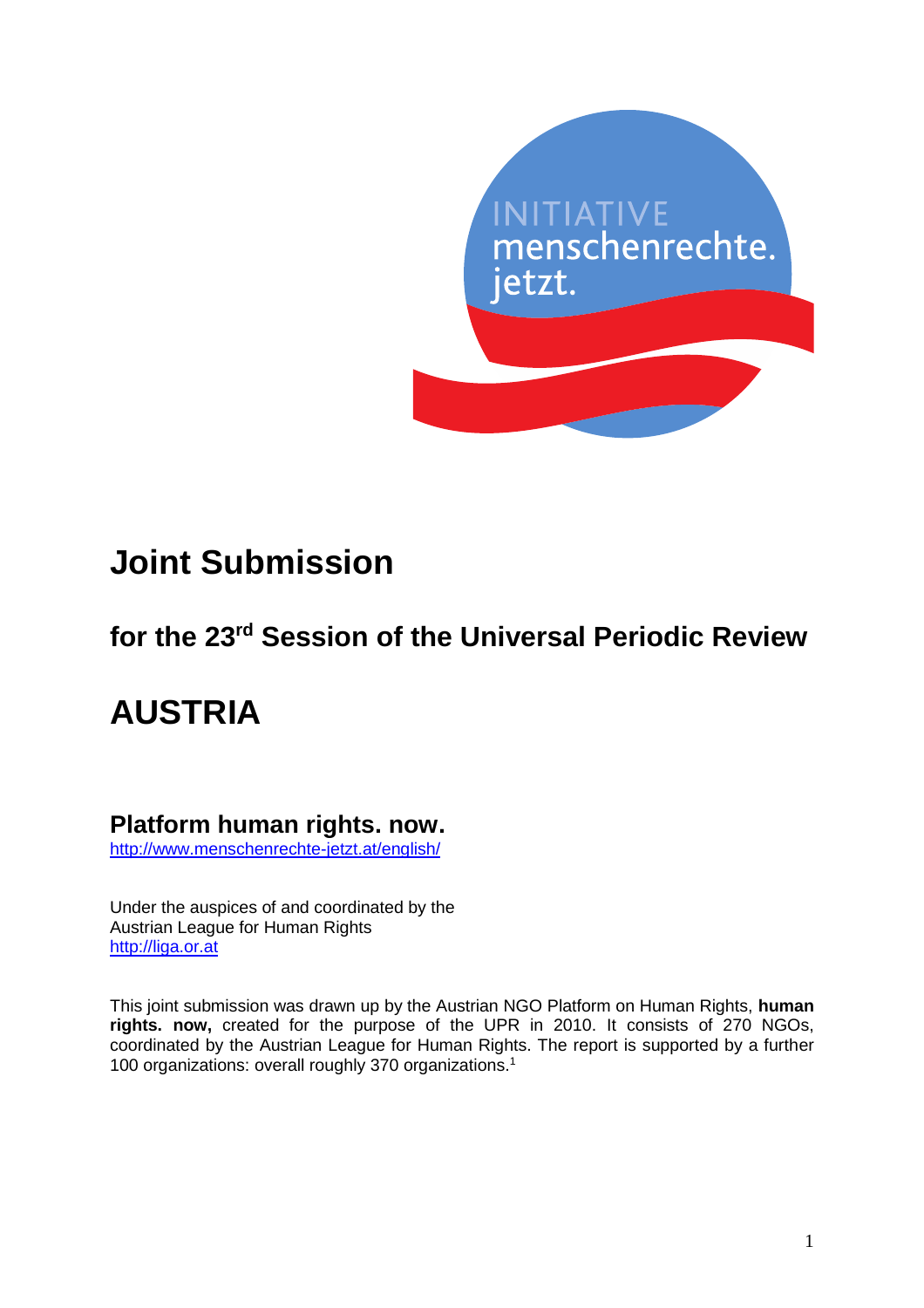#### **I. Summary**

On its path to a "human rights democracy"<sup>2</sup> Austria may still unearth significant potential. Lacking a comprehensive human rights catalogue, international obligations can only be applied by courts selectively, as most provisions are subject to implementation provisos. The federal structure, which sets clear limits on the Federation's legislative powers yet makes for very distinct application in the nine provinces, exacerbates the lack of coordinated and unified application. The human rights coordinators at both levels, who are assigned a vital implementation role, have too few structural and other resources to balance out the challenges. The lack of awareness of human rights obligations is particularly stark in those areas where little or no political gain may be yielded: interaction with marginalized groups, particularly asylum seekers, migrants, minorities, victims of violence but also the reform of prisons and large care institutions.

#### **II. Background and Framework**

#### **A. Scope of international obligations**

1. The ratification of CED, OP-CAT, and the Council of Europe Istanbul Convention, the withdrawal of the CRC reservations<sup>3</sup> and the pledge to withdraw the CEDAW reservations are welcomed. The ratification of the following Conventions and Protocols is necessary:

- $\rightarrow$  III. Optional Protocol CRC
- $\rightarrow$  UN Convention for the Protection of All Persons from Enforced Disappearances<sup>\*</sup>
- $\rightarrow$  Convention on Cybercrime and Optional Protocol\*
- $\rightarrow$  Protocol 12 European Convention on Human Rights
- $\rightarrow$  Convention on the Protection of Children Against Sexual Exploitation\*
- $\rightarrow$  Accept the jurisdiction of the Committee on Social Rights

#### **B. Constitutional and legislative framework**

2. There is still no comprehensive constitutional human rights catalogue. Seven of the 54 provisions of the CRC were adopted with qualified majority, 4 further enacting legislation is lacking. A provision against torture<sup>5</sup> and against enforced disappearances<sup>6</sup> were introduced as well as a decree banning net-beds.<sup>7</sup> In addition to most CRC provisions, CEDAW, CESCR and CRPD – the latter save for Article  $16/3^8$  and partially Article  $33/2^9$  – are legally not fully implemented. There is no comprehensive protection against all forms of discrimination.

- $\rightarrow$  Withdrawal of reservation for United Nations treaties
- $\rightarrow$  Enactment of a comprehensive fundamental rights catalogue in the Constitution<sup>\*</sup>
- → National implementation of UN treaties in accordance with Art 50 (2) Constitutional Act<sup>\*</sup>

 $\rightarrow$  Revision and harmonization of anti-discrimination laws to ensure equal protection on all grounds of discrimination for all areas of life\*

#### **C. Institutional and human rights infrastructure**

3. The competencies of the Austrian Ombudsman Board were extended to cover, among others, OP-CAT (NPM) as well as Art 16/3 CRPD, however, the Board still lacks A Status. The Board's procedural requirement to waive the right to a court procedure (Section 148a Federal Constitutional Act) makes for insurmountable problems once a rights violation is established.

 $\rightarrow$  Improvement of the Ombudsman Board's mandate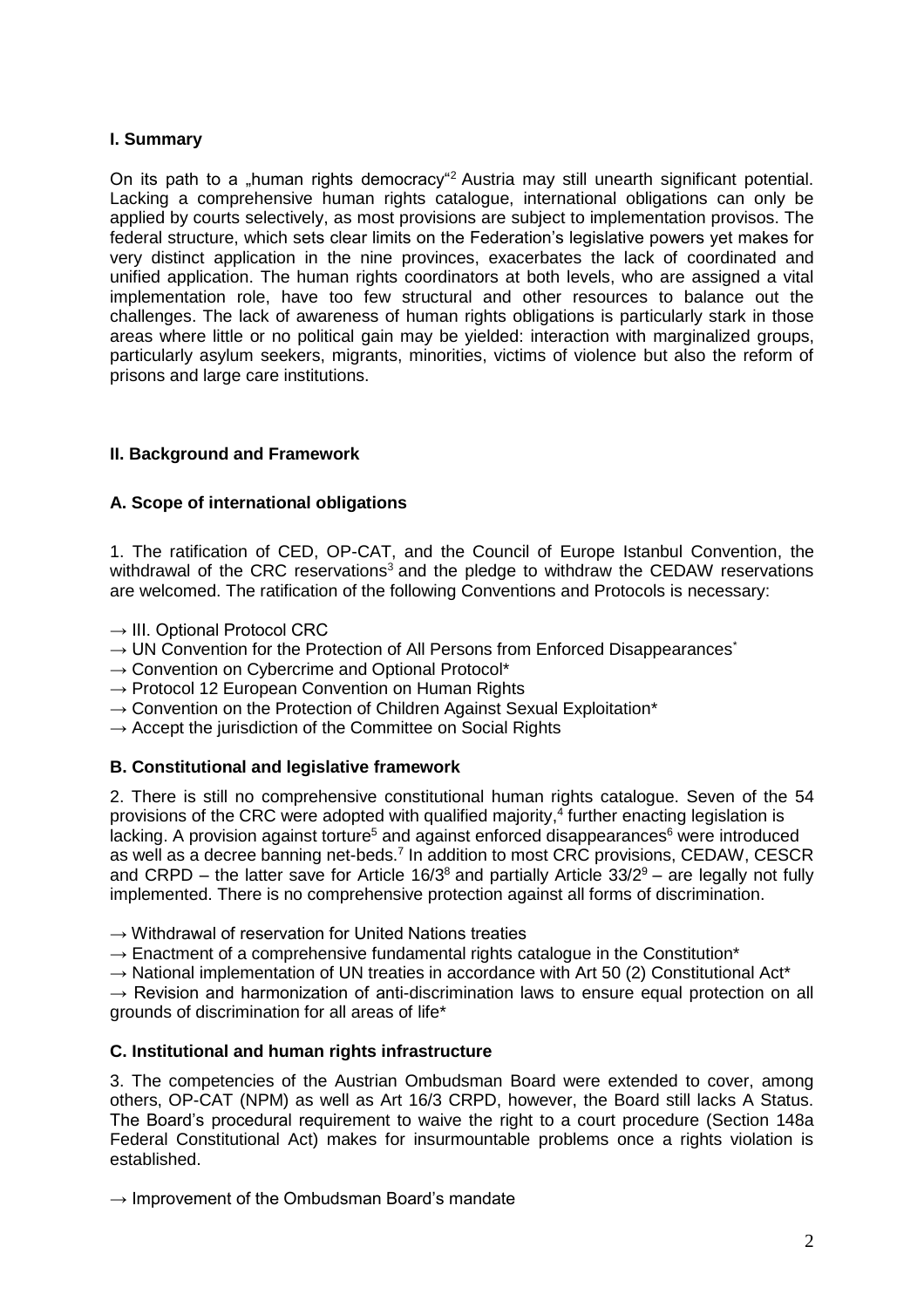$\rightarrow$  Improvement of the transparency, political independence and criteria of appointment of Ombudsman

4. There are more than 50 bodies in charge of various human rights violations at Federal and Provincial level. Implementation gaps of human rights obligations are regularly justified with the federalist structures.<sup>10</sup> The mandate, resources and institutional status of the human rights coordinators are inadequate.

 $\rightarrow$  Strengthening of equality bodies, clarification of competencies and provision of sustainable resources

 $\rightarrow$  Strengthening of the mandate, resources and institutional status of human rights coordinators

5. Several cities and regions have instigated anti-discrimination initiatives, also some cities, including Graz and Vienna, have declared themselves human rights cities and have foreseen selective measures.

6. The UPR Recommendations were partially implemented.<sup>11</sup> National Action Plans such as the Integration Action Plan still lack measures against racism,<sup>12</sup> a new Action Plan on the CRPD was not adequately coordinated with the provinces and lacks appropriate budgetary resources, the Action Plan on Protection Against Violence for Women was concluded in 2014. The current government's work program foresees a National Action Plan on Human Rights.<sup>13</sup> The platform **human rights. now** emphasizes the necessity of a comprehensive plan based on a thorough analysis of the human rights situation and the need to go beyond existing recommendations. Financial assistance is based on subsidies and grants, which are subject to discretionary power and thus counteract sustainability of civil society work.

 $\rightarrow$  Elaboration of the National Action Plan (NAP) Human Rights based on OHCHR recommendations

 $\rightarrow$  Ensure financial resources for the implementation of the NAP Human Rights

 $\rightarrow$  Baseline study and realistic and measurable indicators for the NAP Human Rights

- $\rightarrow$  Transparent consultation of civil society in the elaboration of the NAP Human Rights
- $\rightarrow$  Formulation of specific projects based on international obligations, including all rights

 $\rightarrow$  Transparent documentation of overlaps with existing action plans

 $\rightarrow$  Improvement of the CRPD Action Plan with consultation of the provinces, heeding the CRPD Committee recommendations

7. Lack of financial support for civil society has significant impact on the quality of dialogue with governments – federal as well as provincial. Neither the State nor private donors have developed a culture of (financial) support for human rights advocacy. Discussions about an amendment of the Trust Law to strengthen charitable giving have thus far not yielded results. Since 2011 there is more regular and better engagement with civil society but falls short of a fully engaging process due to lack of resources. However, expectations are disconnected from resource considerations and thus crisis-prone. The federal government's commendable Rules of Engagement<sup>14</sup> are implemented sparingly. A reasonable prospect for the discussion of the government's Second UPR was given.

 $\rightarrow$  Establishment of financial resources for civil society work based on international bestpractice

- $\rightarrow$  Continuation and improvement of dialogue with civil society
- $\rightarrow$  Translation, dissemination and implementation of international recommendations\*
- $\rightarrow$  Strengthening of public discourse about international human rights mechanisms\*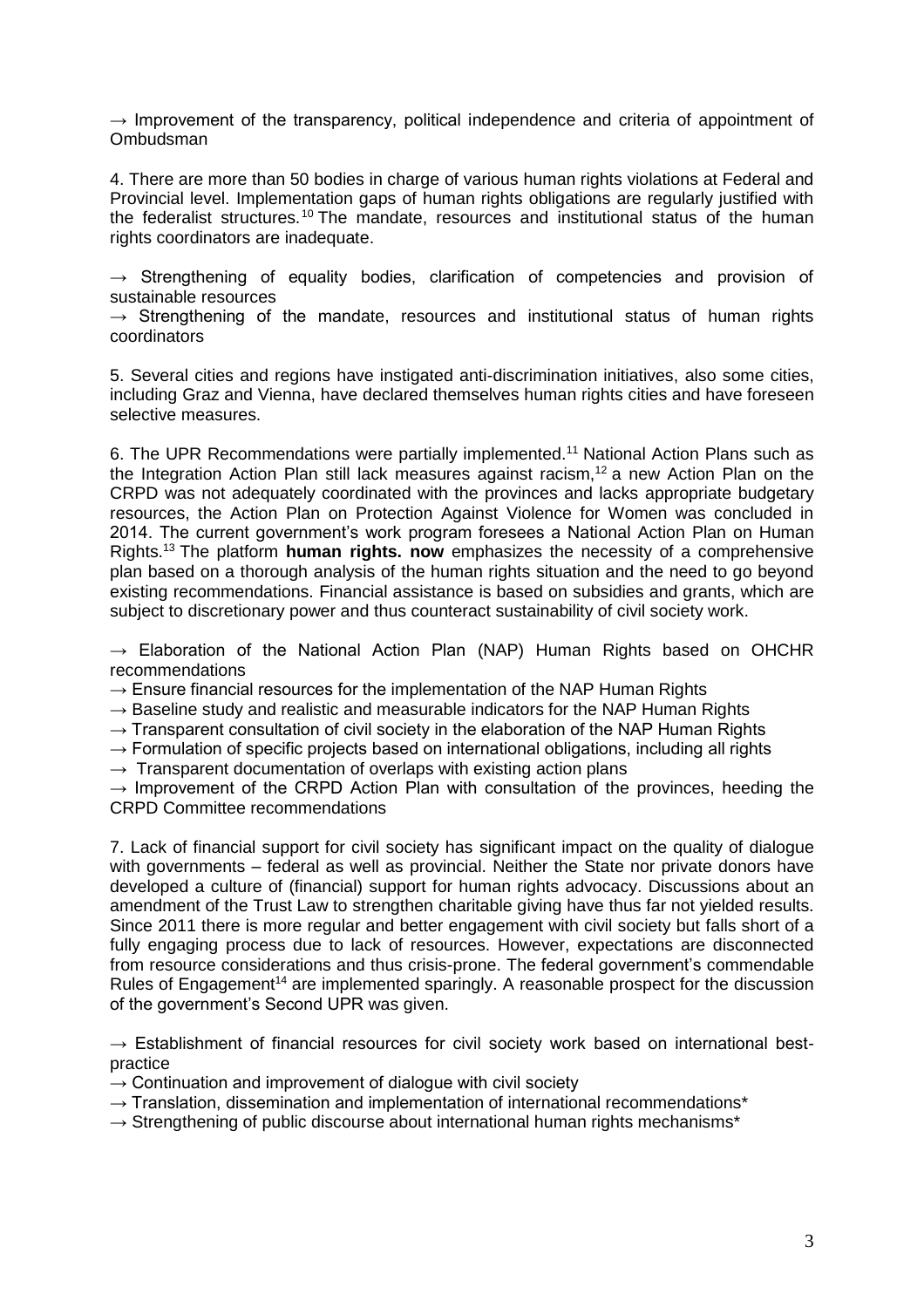#### **III. Implementation of international human rights obligations**

#### **1. Equality and non-discrimination**

8. Levelling-Up for all grounds of discrimination – ensuring equal protection against all forms of discrimination – has not been achieved in spite of considerable efforts;  $15$  access to services can be limited on the grounds of religion, age, and sexual orientation. Public discourse on equality has narrowed to assimilatory hierarchical security focus, patriarchal patterns and stereotypes still dominate mainstream.<sup>16</sup> Pledged measures against racism and Islamophobia<sup>17</sup> are unfulfilled; the discourse on hate speech is narrowed down to militant religious phenomena, particularly Djihadism. Hate speech and the incitement of violence should also be punishable when they are directed against asylum seekers, refugees or foreigners as a general group. Persons lacking residency status who become victims of violence or who would require police assistance for another reason, refrain from so doing for fear of repercussions.

 $\rightarrow$  Revision and harmonization of anti-discrimination laws to ensure equal protection on all grounds of discrimination for all areas of life\*

 $\rightarrow$  Measures against Islamophobia and structural racism (e.g. National Action Plan)\*

 $\rightarrow$  Specific measures against racism in the National Action Plan Integration as well as Human Rights

 $\rightarrow$  Protection against Hate Speech for asylum seekers, refugees and foreigners

 $\rightarrow$  Improvement of victim assistance in police work focused on anti-racism

 $\rightarrow$  Measures against discrimination through structural measures such as enhanced diversity management

9. Welcoming the introduction of a women's quota for boards of public companies.<sup>18</sup> such a measure would be urgently needed for political participation.<sup>19</sup> A federally unified prohibition of sexist advertising as well as adequate sanctions would be necessary as well as measures to narrow the gender pay-gap in spite of a recent amendment.<sup>20</sup>

 $\rightarrow$  Increase financial resources for the implementation of NAP Gender Equality

 $\rightarrow$  Increase of availability of high standard child care to improve reconciliation of work & famil $v^{21}$ 

 $\rightarrow$  Further measures to narrow the gender pay-gap

 $\rightarrow$  Federally unified prohibition of discriminatory advertisement, including adequate sanctions and resources for implementation by an expert body

10. Protection against discrimination based on the Yogyakarta Principles for lesbian, bisexual and trans\* women is wanting. Notably, access to reproductive measures has been improved as well as the right of adoption for gays and lesbians. The amendment of the hate crime provision covers "sexual orientation" but not "gender identity."

 $\rightarrow$  Implementation of the Yogyakarta Principles

 $\rightarrow$  Addition of "gender identity" to the hate crime provision

11. Children without Austrian citizenship are systematically worse off, there are no unified standards for the treatment of unaccompanied minors. The inadequacy of the treatment is exacerbated because agencies receive only half of the funding of the juvenile welfare institutions. <sup>22</sup> The usage of recognized minority languages as an official language is not guaranteed;<sup>23</sup> inspite of constitutional guarantees Austrian Sign Language is not offered in preschools nor systematically used in primary education. Rules for physical accessibility, particularly in the various Building Codes, are still implemented inadequately. The extension of the deadline to ensure accessibility of public buildings is highly problematic. The number of persons residing in care facilities is unknown, independent living and de-institutionalization are discussed at a superficial level, specific measures are limited to pilot-projects. The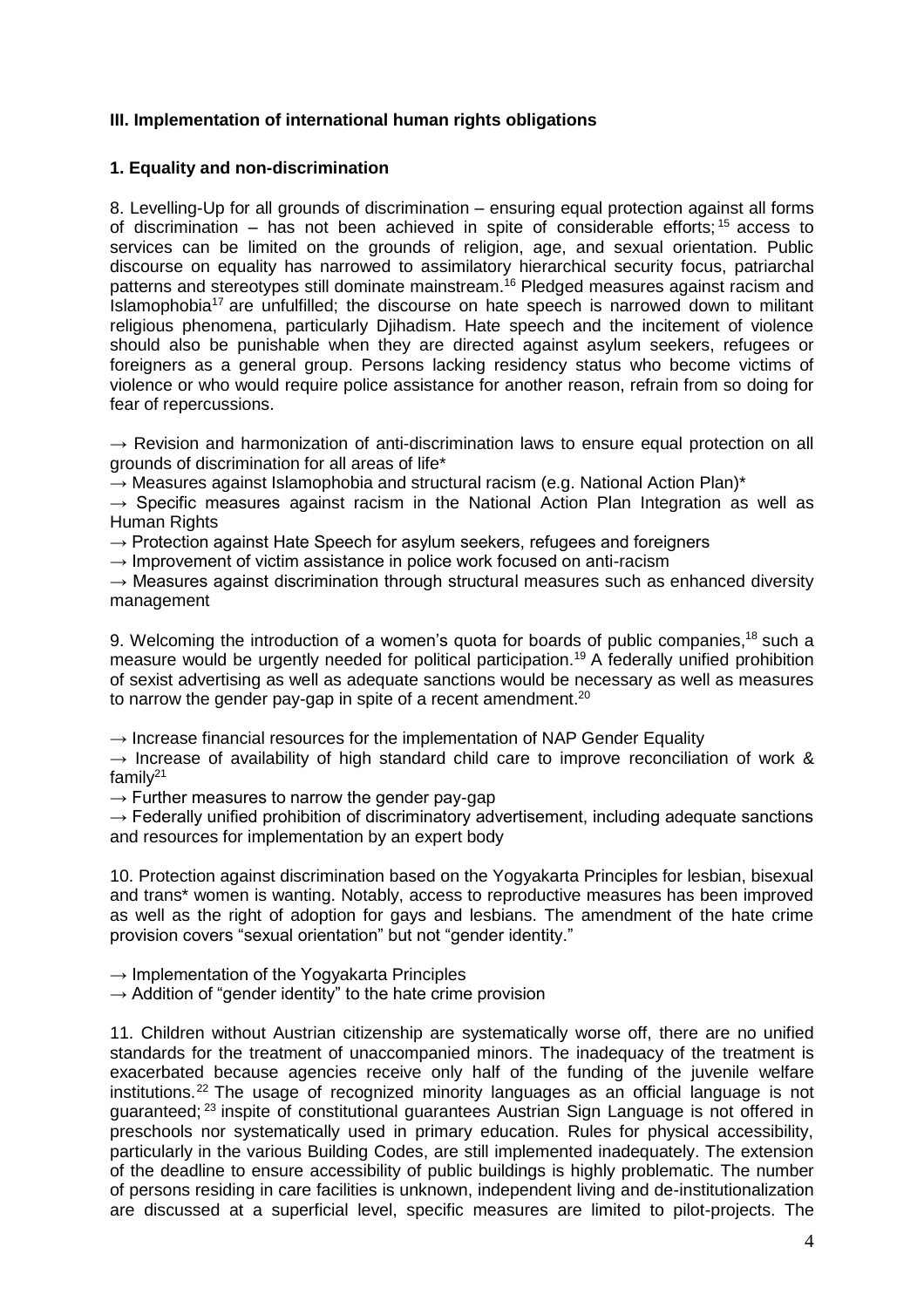provision waiving penalization of the abortion of a foetus suspected to be impaired until the commencement of labour is discriminatory.<sup>24</sup>

- $\rightarrow$  Unified treatment standards for unaccompanied minors
- $\rightarrow$  Adjustment of the daily rates for unaccompanied minors
- $\rightarrow$  Support for the use of minority languages as official languages
- → Establishment and promotion of Austrian sign language as language of instruction<sup>\*</sup>
- $\rightarrow$  Increase of physical accessibility of public buildings by providing injunctive powers<sup>25</sup>
- → Implementation of the CRPD recommendation on discrimination in cases of abortion

12. There is alarming stigma around beggars and a criminalization by media and political discourse. Specific forms of begging such as "aggressive begging" are prohibited in provincial laws for "security reasons" and beggars are frequently penalized disproportionately.

 $\rightarrow$  Repeal of the begging prohibitions and ensure effective human rights based measures against poverty\*

 $\rightarrow$  Ensure all human rights, particularly social, economic and cultural for beggars and economic migrants

#### **2. Right to life, liberty and security of the person**

13. The State's positive obligation to protect the right to life was affirmed by the Constitutional Court following the death of Umar Israilov in January 2009.<sup>26</sup> Reports about excessive use of force, particularly by police, are still frequent. The racial bias, discrimination and ill-treatment of ethnic minorities by the executive forces is repeatedly an issue.<sup>27</sup> The processing of allegations of ill-treatment is in huge need of improvement with regard to independence and transparency; the rehabilitation of victims is equally dire: e.g., Mr. Bakary J., who was tortured in 2006 waited more than five years for financial compensation as well as an official apology. Data about allegations of ill-treatment is also in stark need of improvement.<sup>28</sup>

→ Independent inquiry bodies for cases of police ill-treatment and adequate handling of cases of ill-treatment (including compensation)\*

 $\rightarrow$  Improvement of the processing of ill-treatment allegations with regard to accountability, efficiency, desegregated data and rehabilitation measures

**→** Ensure all allegations and reports of inhumane treatment and torture are investigated based on the standards set in the Istanbul Protocol

 $\rightarrow$  Enhance efforts to make current use of ethnic & racial profiling visible to enable its discontinuation

14. Arbitrary and disrespectful interaction<sup>29</sup> by executive forces are frequently reported inspite of commendable efforts to provide human rights trainings. Particularly sex workers point to inadequate behaviour and choice of words. Beggars are subjected to harassment and degrading treatment by the police. An overhaul of the composition and accountability of decisions by disciplinary commissions could strengthen ongoing efforts.

→ Continuation of training and advance training for executive forces with due regard to midand high-level management

 $\rightarrow$  Measures to further the implementation of the Guideline Decree for Executive Forces<sup>30</sup>

**→** Overhaul of the disciplinary proceedings, particularly their effectiveness in supporting human rights abiding officers

15. Requests to lodge a report about human trafficking with the police are regularly rejected or the necessary interpretation is denied. There is a lack of coordination among authorities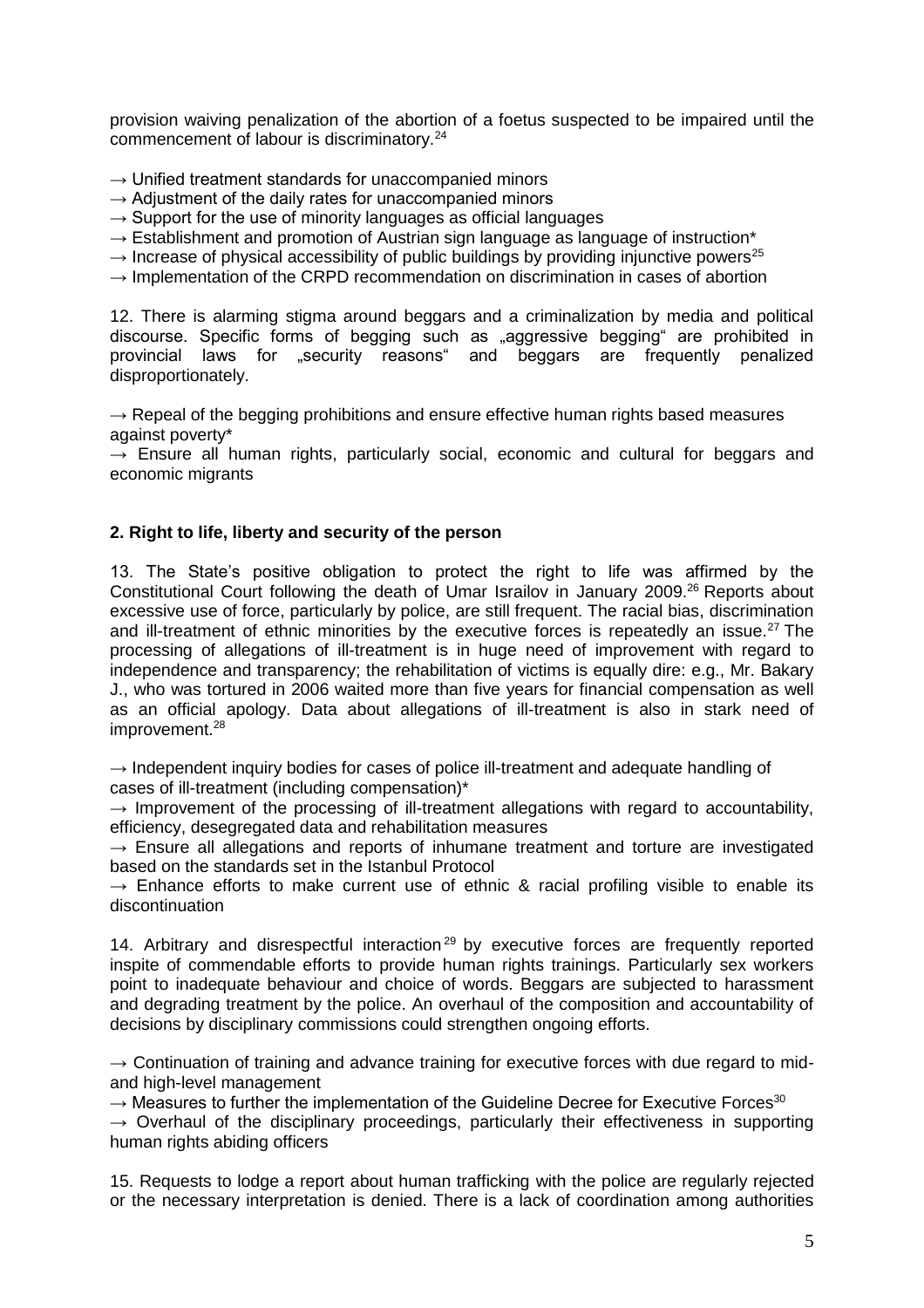with regards to human trafficking, particularly related to forced labour, also there is no National Rapporteur on Human Trafficking.<sup>31</sup> Persons without an established residence status have an ambivalent relationship with the police, consequently, there's a lack of trust to seek assistance, also in cases of human trafficking. The "mix-up" of prostitution and human trafficking by the police is a further point of criticism. There is a lack of basic data on child prostitution.<sup>32</sup> The Istanbul Protocol<sup>33</sup> on Treatment of Torture Victims is not yet implemented.

 $\rightarrow$  Training measures including the perspective of applicants by involving self-advocates

**→** Adequate resources to implement the NAP to Combat Human Trafficking and the appointment of a National Rapporteur on Human Trafficking

 $\rightarrow$  Implementation of the Istanbul Protocol

16. The number of prisoners has increased dramatically, the conditions of detention are inadequate, particularly for juvenile offenders but also elderly and persons in need of care, the provision of alternative means of detention is slow in coming. The detention of persons with psycho-social or psychiatric impairment (preventive or forensic commitment) – often far  $-$  beyond the allotted jail-time requires urgent reform.  $34$  The number of persons detained in preventive/forensic commitment without a residency status is alarming.

 $\rightarrow$  Measures to strengthen the principle of re-socialisation

 $\rightarrow$  Improvement of alternatives to criminal detention

**→** Overhaul of preventive detention based on Article 14 CRPD

 $\rightarrow$  Implementation of the recommendations of the Ministerial Working Group on Juvenile **Detention** 

 $\rightarrow$  Implementation of recommendations of the Ministerial Working Group Forensic **Commitment** 

→ Increase resources for human rights based detention

17. The registry of criminal convictions has 211 entries for persons who were convicted based on Section 209 Criminal Code for same sex intercourse with minors under the age of 18, which was abolished in 2002.

→ Removal of all entries of Section 209 Criminal Code convictions

18. Resources for victims of violence for existing as well as additional institutions specifically for women as well as emergency services to ensure state-wide professional assistance and support are lacking. Furthermore, the provision of support services in native language is inadequate. The appropriate referral of victims by executive authorities as well as health institutions requires improvement, there is also a need for further training of personnel of these institutions. Protection measures combating violence against women is not implemented effectively and some measures are lacking, respectively,  $35$  e.g., access to women's shelters independent of legal status. Also, the NAP Gender Equality is financially inadequately resourced.

 $\rightarrow$  Improvement of the financial resources to ensure the effective free-of-charge access to victim support for asylum seeking women, women without residence permit as well as women with disabilities

 $\rightarrow$  Improvement of information for women who become victims of violence about the possibilities to receive an independent right to stay

 $\rightarrow$  Resources for new women-specific support and treatment centers (specially for sexual violence) to ensure state-wide comprehensive support for women who are victims of violence  $\rightarrow$  Improvement of native language support for victims of violence

→ Improvement of communication and referral competence of executive authorities and health institutions vis-à-vis women's shelters

**→** Further training measures for executive forces and health services on victim protection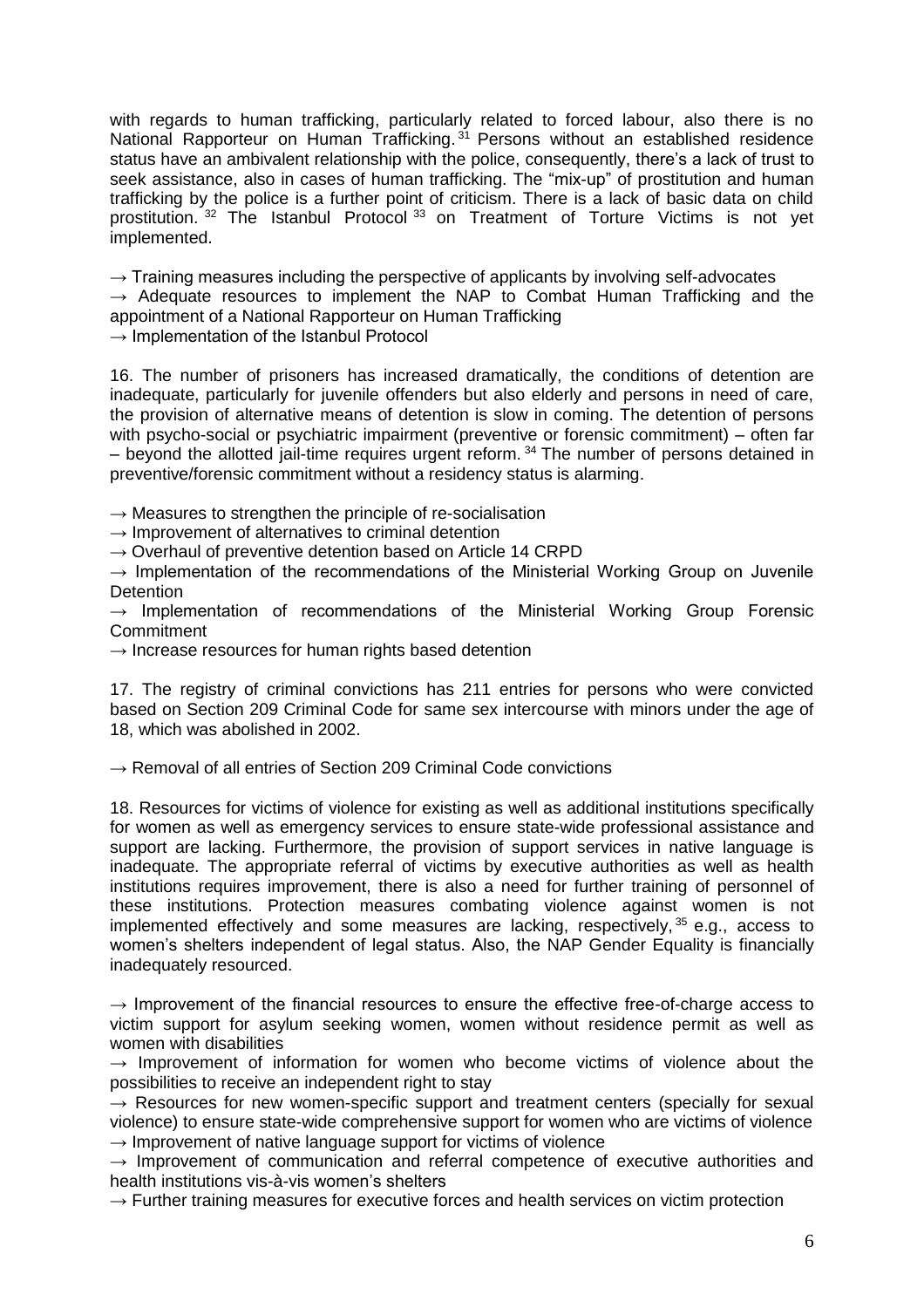#### **3. Administration of justice and the rule of law**

19. The long-standing call for reform of the administrative courts was heeded as of January 1, 2014. The Constitutional Court judgements regarding the recognition of towns with a 10% contingent of persons with linguistic minority are not implemented fully as the 2011 amendment only targets towns with a 17,5% contingent. Also, the amendment does not cover the province of Styria. Provisions of the 1955 State Treaty and the State Treaty of St. Germaine remain unfulfilled. 36

- → Implementation of the 1955 State Treaty and the Constitutional Court judgements on minorities\*
- Unification of the Ethnic minority rights based on the 2009 expert draft\*

20. The provision against hate speech was expanded  $37$  but is still not comprehensive enough, among others "gender identity" is not covered. The low level of application – compared to other criminal provisions – is worrying. The narrowing of the discussion to militant religious group is highly troubling as it negates the wider challenges, particularly with regard to generally xenophobic aspects. The prohibition of hate crimes is inadequately regulated, the application is also comparatively low. Generally, racially motivated crimes are neither documented or punished as such inspite of a pertinent provision in the Criminal Code and a related recommendation.<sup>38</sup>

 $\rightarrow$  Improvement of the provision against hate crime and hate speech

 $\rightarrow$  Improvement of the application of the provision against hate crime and hate speech

21. A few trials drew public attention due to their substantiation and proportionality: animal rights activists stood trial for more than a year for allegations of having conspired to form a criminal organization and were acquitted. Equally, a trial for alleged migrant smuggling commercial assistance for the illegal entry exit and continued travel - was criticised for its (lack of) substantiation. The inadequate interpretation services of the trial were problematic, a generally frequent criticism of court proceedings.

→ Repeal of Section 114 Alien Police Act - smuggling, if considered an offence should be an administrative charge

 $\rightarrow$  Complete de-criminalization of flight assistance if illegal migrants prove grounds based on the Geneva Convention

22. The escalation of demonstrations<sup>39</sup> was the focus of a trial against German student Josef S.; again questions about the substantiation of the indictment, the role of the executive forces and the proportionality of the trial, were raised.

 $\rightarrow$  Overhaul of the Breach of the Peace provision

23. Structural problems are compounded by a lack of judges, public prosecutors and administrative staff in the judiciary. <sup>40</sup> This also has repercussions for the handling of complex corporate crime cases with political implications. The slow progress of some of these cases as well as the publication of draft directives of the Ministry for Justice in cases, which also involved political leadership figures, have raised doubts about transparency standards as well as the implementation of rule of law principles and increase the appearance of fraudulent tendencies.<sup>41</sup>

**→** Measures to further strengthen the independence of the judiciary, restructuring and increase of resources also in the field of corporate crimes\*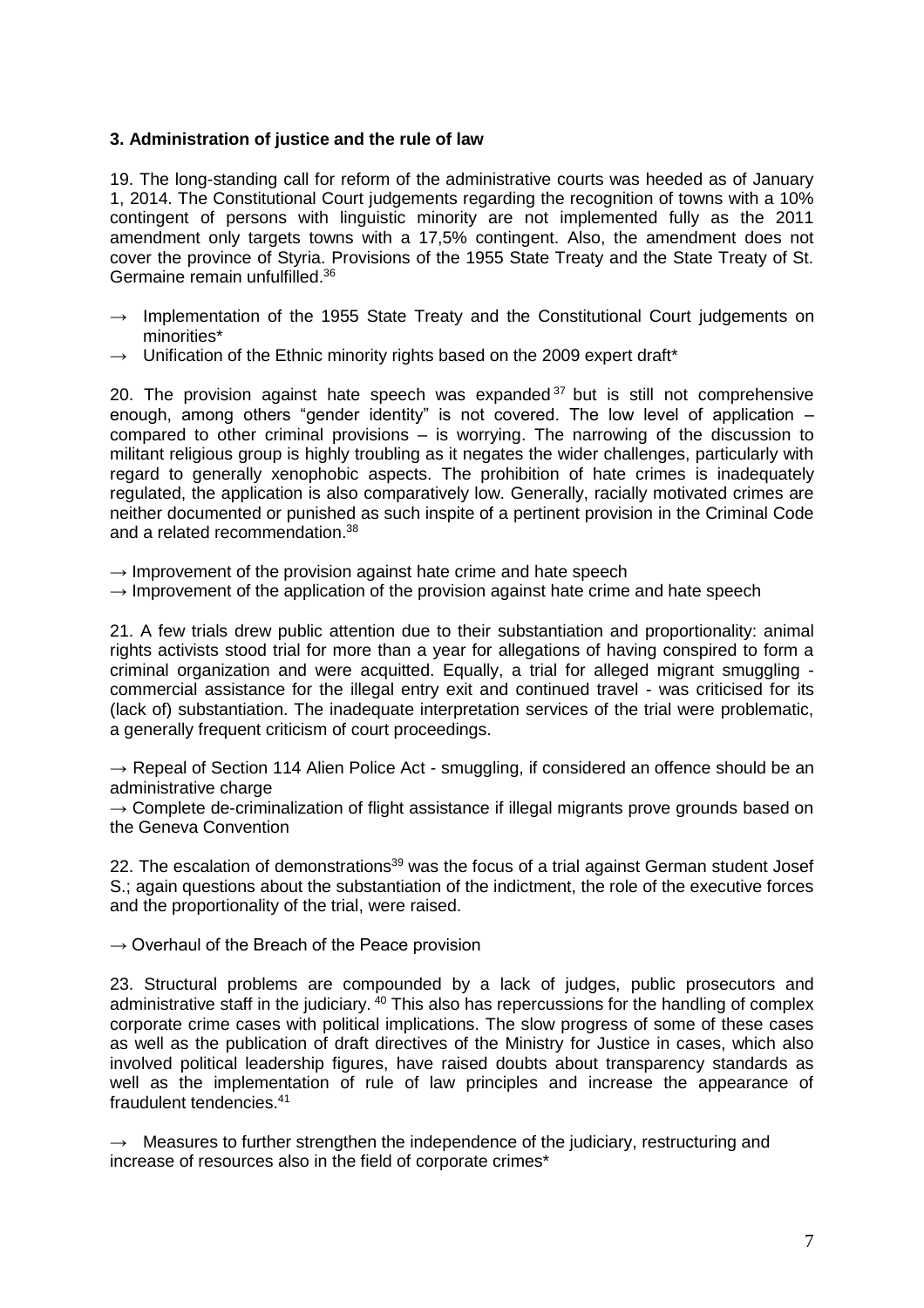24. Professional and timely interpretation is essential for a fair trial. Access to justice is made difficult due to the – compared to other European States – very high court fees. The very low lump sum for attorneys' fees in case of acquittal (Section 393a Criminal Procedure Code) is particularly inadequate for longer trials, which can endanger the means of existence.

 $\rightarrow$  Measures to ensure sufficient and qualified interpreters

 $\rightarrow$  Lessening of court fees

 $\rightarrow$  Increase of the lump sum for attorneys' fees

25. The continued violations of the rights of asylum seekers are exacerbated, among others, by the speeding of procedures. The accommodation of asylum seekers is particularly dire; resettlement is de facto unknown. The pressures and consequences of interviews for traumatized people are completely ignored, reasonable accommodation is not provided at the most basic levels. The Istanbul Protocol is yet to be applied. The assessment of the security situation in other countries is often questionable.

 $\rightarrow$  Improvement of the procedural guarantees for asylum proceedings

 $\rightarrow$  Measures for the adequate accommodation of the consequences of trauma on applications, communication, particularly interviews and process design

26. Appeal deadlines have generally been tweaked, particularly for economically marginalized persons the brevity amounts to an undue burden. The lack of expedited procedures for applications and decisions that endanger economic existence or burden persons with psycho-social impairments is problematic. There is no availability of legal aid in the first – evidence gathering – instance and there is a no possibility to add fact in the appeals procedure.

 $\rightarrow$  Provision of legal aid in the first instance, right to independent legal counsel for administrative procedures

 $\rightarrow$  Guarantee of independent legal counsel for asylum procedures

 $\rightarrow$  Establishment of expedited trials for matters endangering economic existence or which are a potential burden for persons with psycho-social impairments

27. The self-governance of professional associations has disproportionate consequences. One case in the point is the restraint on trade caused by the lack of support of the Chamber of Commerce for an amendment of the Trade Regulation Code.

 $\rightarrow$  Overhaul of the self-governance of professional associations

 $\rightarrow$  Amendment of the Trade Regulation Code

28. In 2005 Austrian Sign Language was recognized in Article 8 Para. 3 Federal Constitutional Act. The long-standing request to implement measures such as language and culture promotion, protection of the minority from discrimination when using sign language and support of sign language as language of instruction are unfulfilled.

 $\rightarrow$  Abolish the legal reservations of Article 8 Para. 3 Federal Constitutional Act and implement measures to promote the linguistic and cultural rights of persons who use Austrian sign language

29. Democratically problematic are the dramatic cuts to comment on draft laws, which regularly undercut the long-established time frame of six weeks. The aspiration for meaningful participation is counter-acted, suggestions are frequently disregarded.

 $\rightarrow$  Application of the government's Standards of Public Participation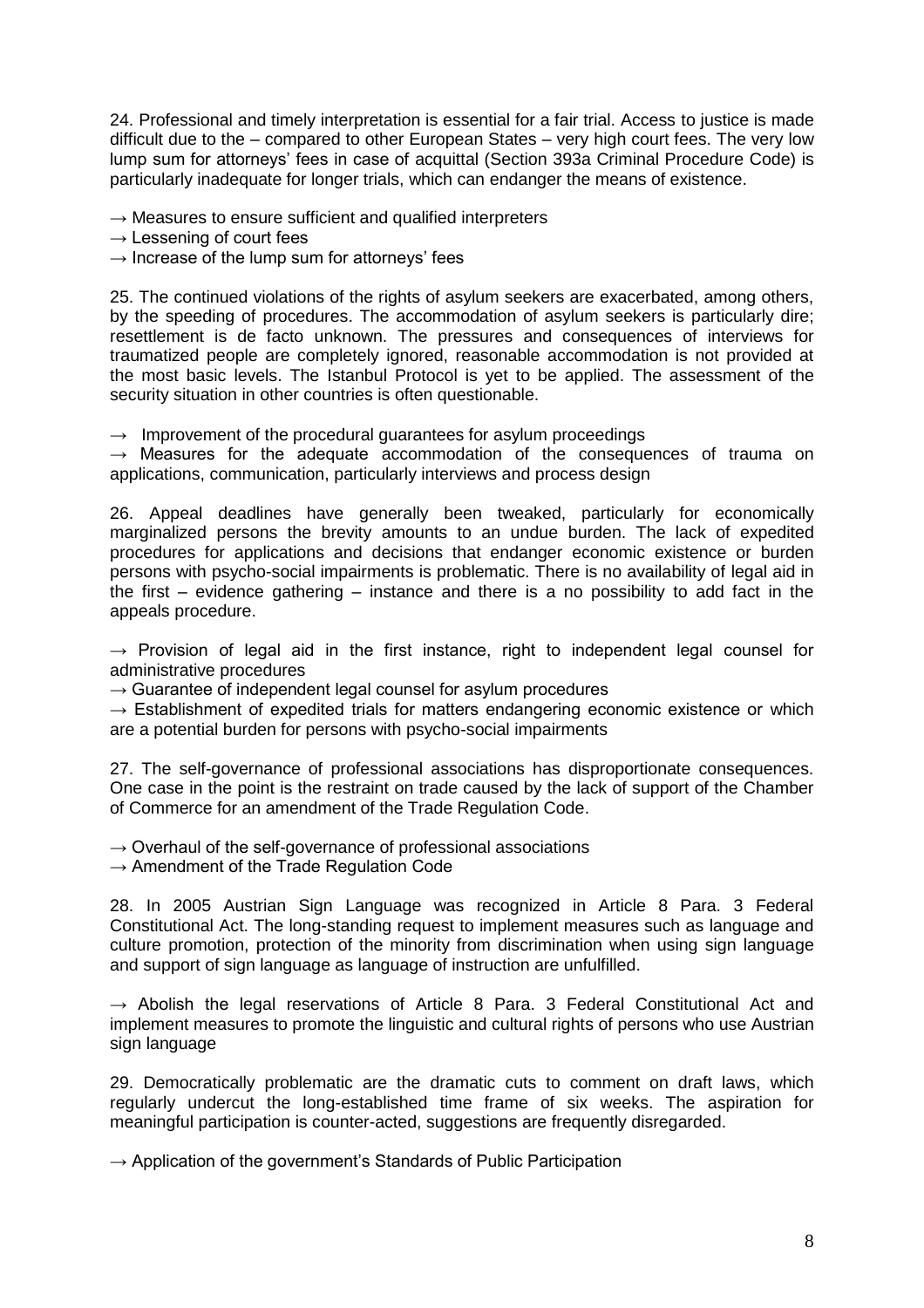#### **4. Right to privacy, marriage and family life**

30. Reports of authority action with video taping as well as passing on of photographs and data by executive forces to the media, particularly from sex workers, are problematic.

 $\rightarrow$  Repeal of the registration obligation at police and other authorities for sex workers  $\rightarrow$  Improvement of code of conduct application

31. The tension between security measures and the right to privacy and data protection, respectively is dealt with very superficially in public discourse, particularly with regard to sex workers.

 $\rightarrow$  Upholding and increased regard for data protection and the right to privacy

32. Same-sex couples are still barred from marriage even though rules for adoption and reproductive medicine provide for broad equality.

 $\rightarrow$  Rights for same-sex marriage according to international standards

#### **5. Freedom of belief, expression, association and peaceful assembly, right to information**

33. Religious oaths in various procedural laws  $42$  counteract the protection of freedom of belief.<sup>43</sup> A non-religious oath necessitates the disclosure of the lack of affiliation to a religious community.

 $\rightarrow$  Amendment of the pertinent procedural provisions currently requiring religious oath forms

34. The recently adopted Islam Law discriminates the Muslim Community compared to other religious groups. Particularly the reference to the precedence of Austrian law is superfluous but also amounts to bad faith given existing rules (Article 15 State Basic Law). Contrary to Christian religious groups there is no separate regulation for the Alevi Community, a move that is inexplicable given the example of Christian Communities.

#### $\rightarrow$  Amendment of the Islam Law

35. Financial subsidies for the press to ensure the freedom of expression of minorities are in need of up scaling. Reports about the threat of advertising cuts by political entities as well as corporations in response to critical coverage is worrying. <sup>44</sup> There are no rules for whistleblowers and no culture for dealing with persons who convey confidential or otherwise protected information to the public.

 $\rightarrow$  Improvement of the accuracy of financial subsidies for the press, particularly for minorities

- $\rightarrow$  Rules for the protection of whistle-blowers
- $\rightarrow$  Improvement of measures to promote civil courage

36. The self-governance of ethical minimum standards for press coverage has been improved formally by the renewal of the Press Council, the practice of the press continues to be questionable. The repeatedly instigated ethinicisation of crimes continues to be practiced and of late has targeted beggars. Noteworthy is a letter by the National Soccer Team, which states among others: "As representatives of a sport where fair-play, respect, reliability, justice, acknowledgement and team spirit are crucial criteria, as public persona and therewith role models for many – particularly young – people in our country we feel the responsibility to raise our voice and to vehemently demand truth, the protection of dignity and fairness in media coverage."45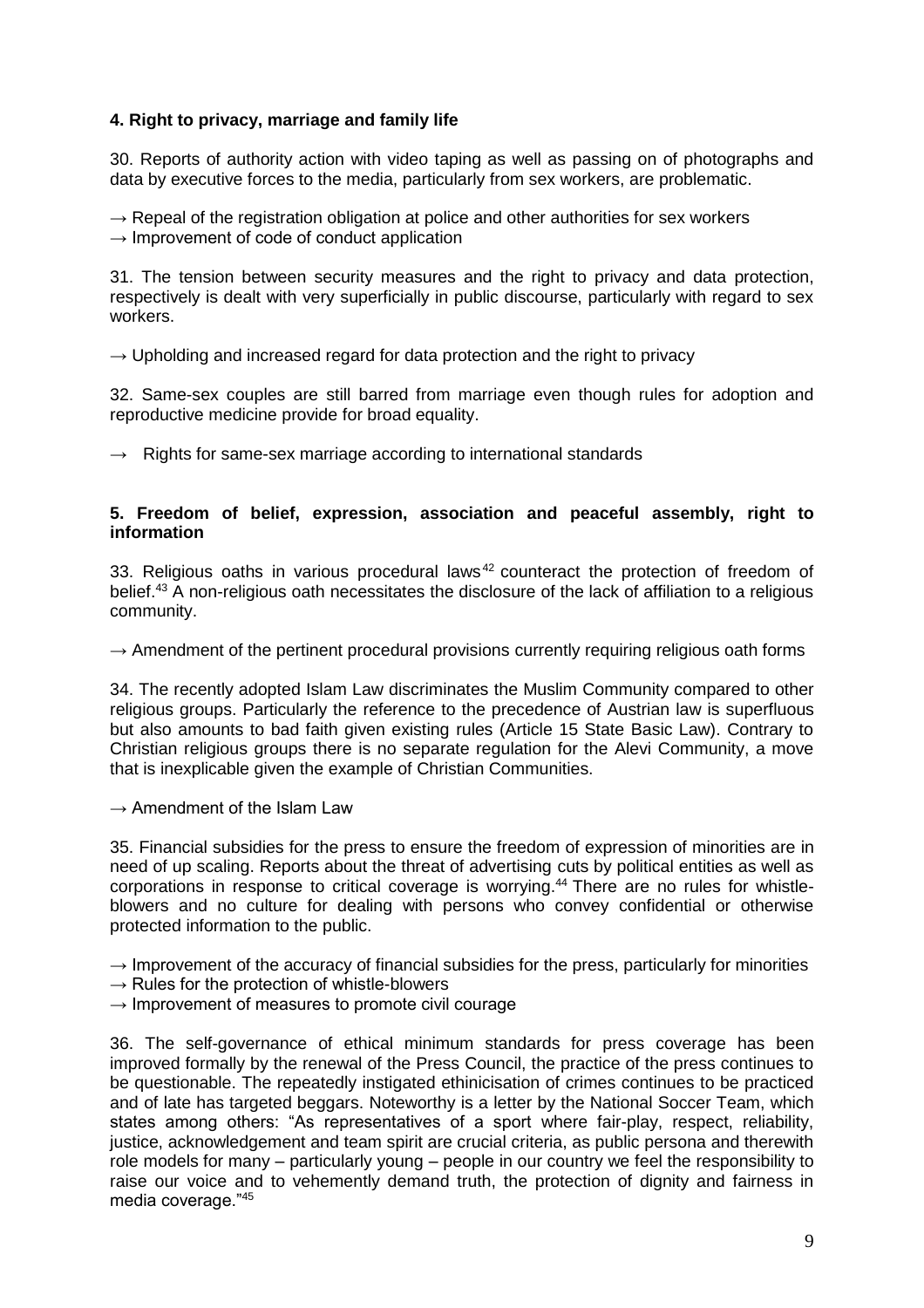$\rightarrow$  Improvement of measures to ensure human rights based coverage

37. Recently escalations at assemblies and protests were reported, occasionally the impression of criminalization of such events emerged. Long-standing demands have thus gained traction, e.g., the identification of executive servants through numbers. The repeated impression of interference of the work of media representatives is worrysome. The potential ban of assemblies as well as preventive limitations of assembly applications should be subject to expedited procedures.

- $\rightarrow$  Obligatory identification of executive forces by number
- $\rightarrow$  Overhaul of the code of conduct to ensure media coverage of assemblies
- $\rightarrow$  Establishment of expedited procedures for assembly applications

38. The right to information is unknown in Austria. The current rules enable government and administration to keep information – such as procurement for companies, politicians' expenses or arms trade deals – confidential. The lack of a remedy to access documents and data of public interest limits freedom of expression. 2013 Austria was found to violate Art 10/2 ECHR because a civil society organization was unlawfully barred from accessing information.<sup>46</sup>

 $\rightarrow$  Pass a Freedom of Information Act based on international standards

39. Article 20 Federal Constitutional Act enshrines the public confidentiality clause, which obliges public officials to keep most information received in their function secret. The current draft of the Freedom of Information Act would not improve the situation significantly as it contains new, far-reaching confidentiality clauses. Furthermore, the draft does not provide for an Ombud for Freedom of Information who could ensure that citizens have easy, free-ofcharge and timely access to public information they desire.

 $\rightarrow$  Revision of Article 20 Federal Constitutional Act to conform with Freedom of Information requirements

 $\rightarrow$  Establish an Ombud for Freedom of Information

#### **6. Right to work and to just and favourable conditions of work**

40. Access to affordable housing is increasingly difficult. In addition to a general lack of public housing, homeless and persons without residency as well as youth but also an increasing number of persons in precarious employment and frequently asylum seekers cannot afford adequate housing. A structural issue is the highly fragmented Tenant Act, reforms of which have failed due to pointlessness. The problems of securing housing are exacerbated by the improper use of public housing funds. The conditions for evictions are regulated differently in each province, the prevention of eviction is not stipulated in all provinces.

 $\rightarrow$  Measures to improve affordability of housing, particularly for marginalized persons

- $\rightarrow$  Amendment of the Tenant Act
- $\rightarrow$  Increase transparency of public housing funds and their management
- → Ensure eviction protection in all provinces

41. Social benefits, particularly needs-based minimum benefits<sup>47</sup> are calculated differently in the provinces, conditions and requirements as well as calculation forms and amounts thus exist in nine variations. Care allowance<sup>48</sup> has been cut, the initial level having been completely abolished, a value adjustment is long overdue.

 $\rightarrow$  Unified standards for social benefits, particularly needs-based minimum benefits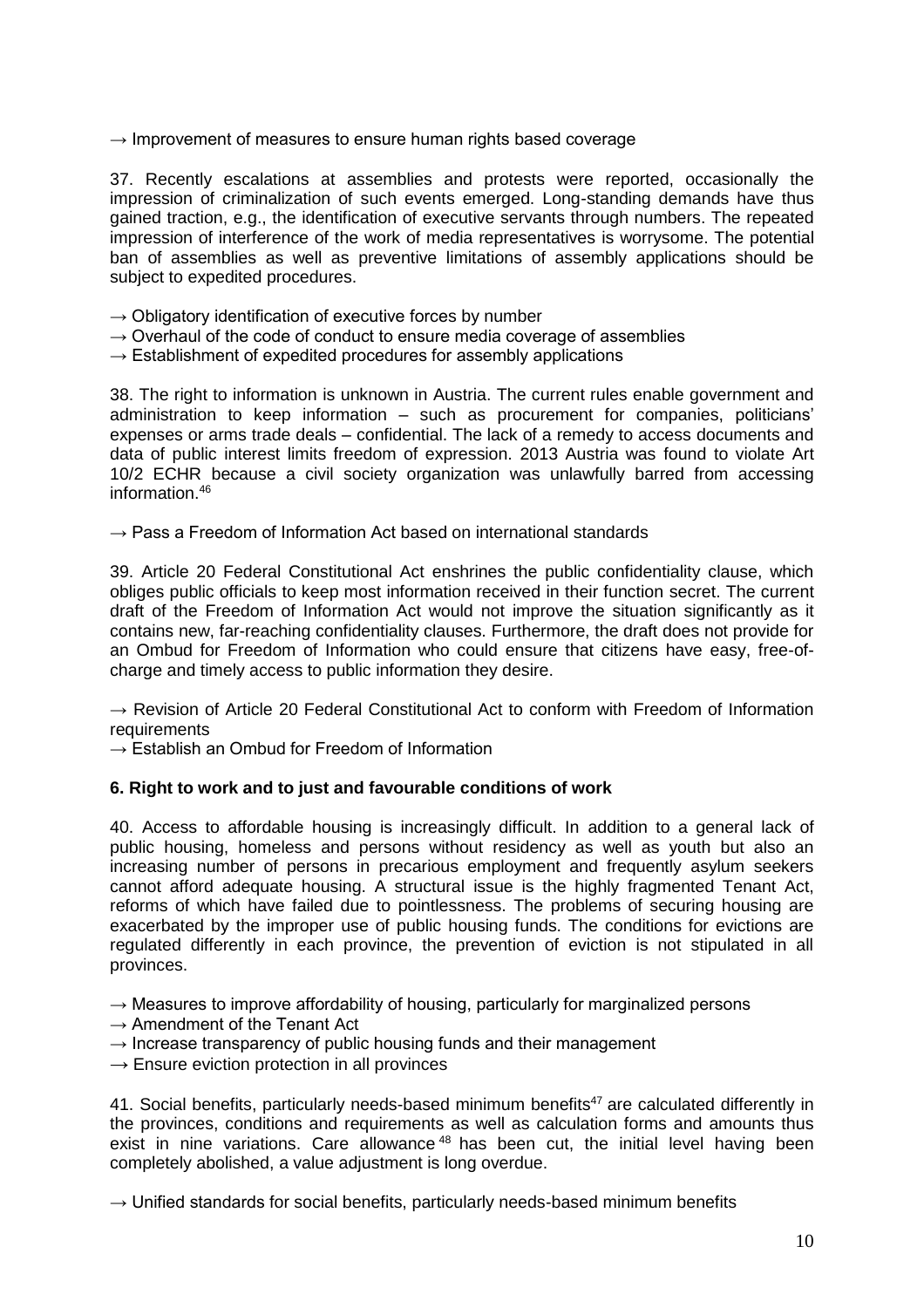- $\rightarrow$  Reinstatement of all care levels and value adjustment of care allowance
- $\rightarrow$  Adjustment of the basic coverage for refugees to minimum benefit levels

42. Past practice shows that a state-wide unified standard for the needs-based minimum benefits could not be guaranteed by an inter-state agreement (Article 15a Federal Constitutional Act). Provincial regulations, which contradict the agreement cannot be sanctioned by the Constitutional Court.

 $\rightarrow$  Ensure state-wide unified standards based on the constitutional competence for providing guiding legislation<sup>49</sup>

43. The growing complexity of applications is a great concern, alarming is circumstantial evidence about the appointment of guardians to complete administrative procedures, particularly for social benefits. Many social benefits are frequently paid as subsidies or grants, which are subject to discretionary power, the sustainable planning of projects is thus often impossible. Particularly needs-based minimum benefits are often paid via privatized entities, without a legal claim.

 $\rightarrow$  Revision of forms in easy to understand language and form

 $\rightarrow$  Easy to understand information about authorities' competences for federal and provincial level

 $\rightarrow$  Ensure all needs-based minimum benefits are legally enforceable rights<sup>50</sup>

44. An information service for illegalized workers is a positive development in the field of employment. The right to work, however, is still not realized for asylum seekers, there are no visible efforts to recognize the skills and knowledge of asylum seekers adequately. Workers sans papiers - working without documents and threatened with residency issues if discovered - are growing in numbers. Their remuneration but particularly their social benefits are largely way below standard. Work placement is impacted by the constant threat of sanctions and the services' discretionary powers, which often come across as arbitrary: 1/3 of job seekers fear being in contact with the employment service.

 $\rightarrow$  Ombud for Unemployment and Social Advocacy to enforce rights

 $\rightarrow$  Participation of self-advocates in planning, implementation and evaluation of employment policies (ILO Convention 122, ILO Recommendation 202)

45. Unemployed who are forced to work in the secondary labour market receive a lower lump sum instead of the collective bargaining wage, which would also credit previous employment. Persons with disabilities who work in sheltered workshops receive "pocket money" and have no pension benefits. Asylum seekers are allowed to work in highly restricted seasonal jobs after three months or in community jobs where they receive "pocket money" only.

 $\rightarrow$  No circumventing of collective bargaining wage in the second labour market, regular employment agreements and income in sheltered workshops

 $\rightarrow$  Right to freely chosen work for asylum seekers following review (latest after three months)  $\rightarrow$  Unconditional access to the labour market for asylum seekers six months after filing asylum application

46. In the last two years the deduction of partner income for social benefits has been calculated in such a way that recipients – mostly women – are confronted with drastic cuts and occasionally complete loss of benefits.<sup>51</sup> The receipt of incapacity benefits is limited to three months, if the application is not concluded – even in case of appeal - the person has to report for employment. The abolishment of the limited incapacity benefits and the limitation of the pension advance to three months causes numerous cases of hardship: many invalids are simply assessed as "employable" and have to be available for hiring processes and courses, otherwise they loose their benefits. Those persons who are assessed as fit for rehabilitation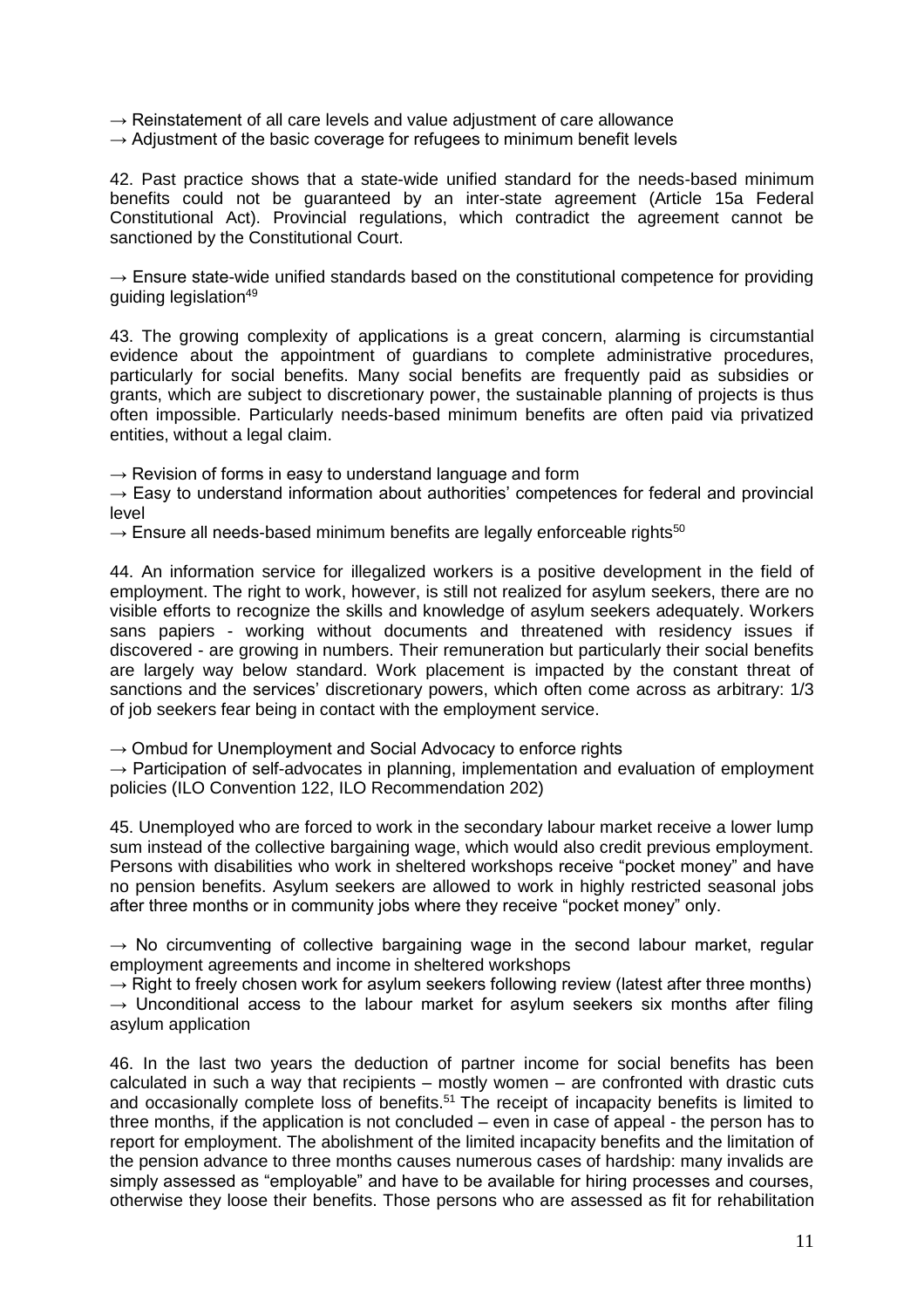have to follow a rehabilitation scheme set by the pension insurance without any participation rights (no right to freely choose a doctor or treatment), at the threat of loosing their benefits.

 $\rightarrow$  Reinstate the pension advance until the final decision about employability is rendered

 $\rightarrow$  Right to self-chosen second expert in court proceedings as well as legal aid for industrial court proceedings

 $\rightarrow$  Right to choose rehabilitation in accordance with Article 26 CRPD

#### **7. Right to health**

47. Access to child health services, <sup>52</sup> particularly early diagnosis and early intervention continue to be insufficient. The health care at the federal and regional level varies greatly. This is also true of abortion services, which are unavailable or only attainable at high cost in Tyrol and Vorarlberg.

 $\rightarrow$  Overhaul of and resources for early diagnosis and early intervention measures for children  $\rightarrow$  Ensure access to sexual and reproductive health care services, including abortions, in public hospitals state-wide

48. Aftercare for victims of violence, particularly therapeutic assistance that corresponds to the form of violence experienced and ensures adequate psycho-social support has to be guaranteed comprehensively.

 $\rightarrow$  Ensure adequate needs-based psycho-social support for victims of violence

49. Compulsory health checks for sex workers are still foreseen, which is highly problematic. Diagnosis are not shared and tests such as for pregnancy and drug abuse are conducted illegally. Rumours have it that sex workers are labeled the same as drug abusers for potential organ donations.

 $\rightarrow$  Repeal of the compulsory health checks, replacement with a recommendation for checks  $\rightarrow$  Comprehensive expansion of free of charge and high quality health services for sex workers

#### **8. Right to education**

50. The Court of Auditors found earlier this year that pilot projects were undertaken in half of the 5.800 schools, largely to circumvent the rigid legal structures. Because special solutions have to be found for individual classes and school years there were 5.367 pilot projects overall. "Pilot projects are the Austrian method of indecision," the education expert Professor Hopman recently observed.<sup>53</sup> Socio-economic segregation as well as ethnic and linguistic. continues to be high in Austria's education system. Special schools exist and are frequently attended by children whose first language is not German. Children who do not have permanent residence in Austria have difficulty in attaining compulsory school attendance.

→ Reform of the education system and safeguarding of social inclusion and accessibility<sup>\*</sup>

 $\rightarrow$  Increase of the education budget in the primary and tertiary sector to 7% GNP<sup>\*</sup>

 $\rightarrow$  Meaningful access to education for asylum seekers, including those beyond compulsory school age

51. There is still no inclusive education system; on the contrary: the extension of pilotprojects is part of the current government's work program: inclusive model regions. The work program also foresees a strengthening of political education, with an emphasis on human rights education.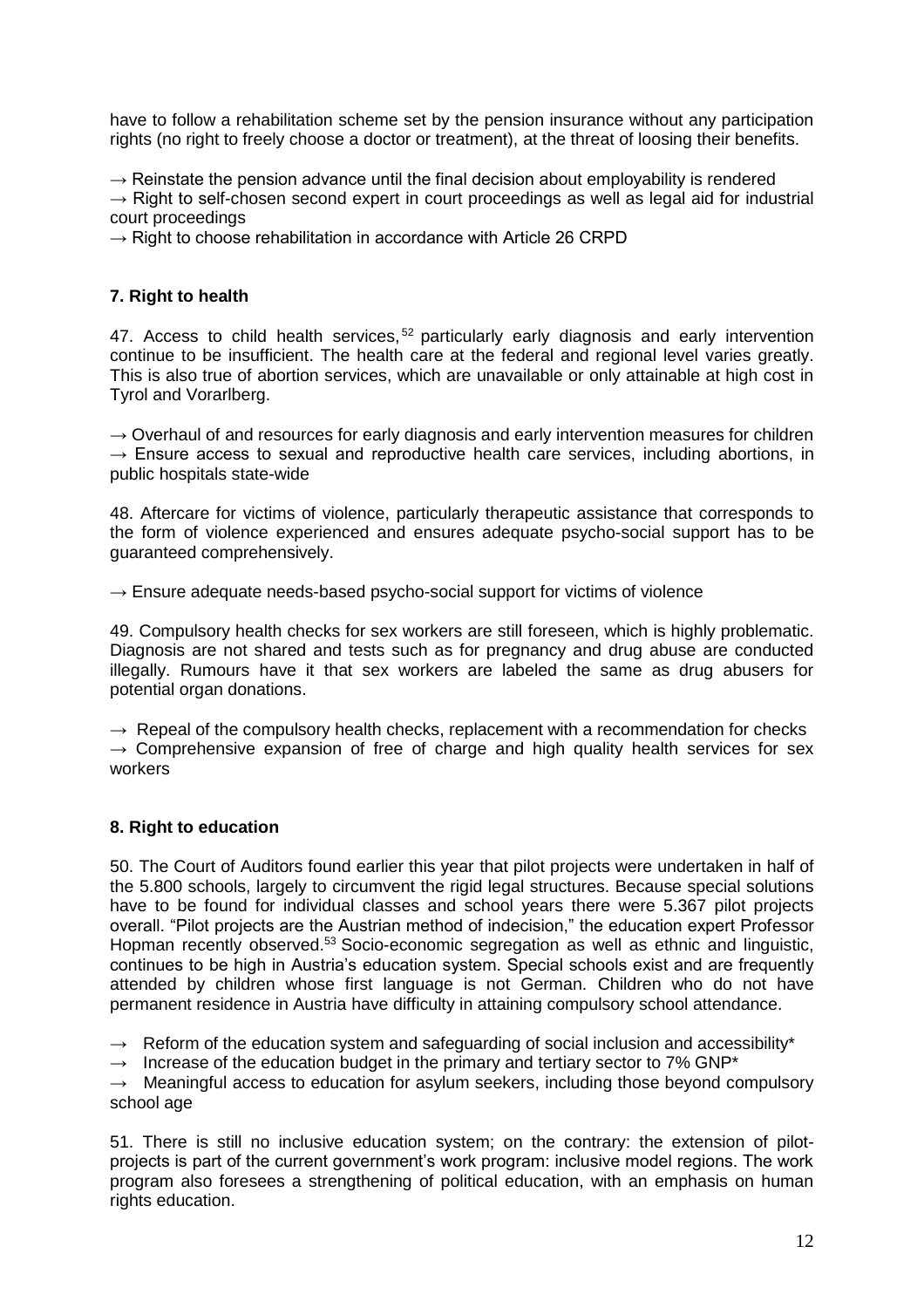**→** Establishment and promotion of Austrian sign language as language of instruction\*

**→** Enhance the provision of Human Rights Education in schools, including by improving the quantity and quality of teaching materials and training for prospective and practicing teachers

52. School curricula do not cover questions of sexuality, consent and forms of abuse, also to ensure awareness at schools about violence and sexualized violence.

**→** Extension of school curricula to include sexuality, consent and forms of abuse

#### **9. Corporate responsibility and international cooperation**

53. The human rights obligations of corporations are interpreted very narrowly, a shift of paradigm is necessary to make human rights obligations the primary consideration rather than trade and investment law. Furthermore, human rights diligence of corporations has to be extended both in civil as well as criminal law.

54. The recommendation to increase the ODA has not been fulfilled; the Austrian contribution has fallen to 0.27% - below the EU average.<sup>54</sup> Humanitarian aid is particularly underfunded and fragmented. A concentration of the competences of international cooperation and humanitarian aid as well as an increase of the ODA directed at LDCs is paramount.

**→** Increase of ODA to 0,7% GNP, reduction of indirect measures\*

 $\rightarrow$  Overhaul of the competencies for international cooperation and humanitarian aid

**→** ODA Increase to LDCs

 $\overline{a}$ 

 $\rightarrow$  Promotion of the human rights based approach, including inclusion and participation of structurally marginalized persons

<sup>1</sup> **The following organizations contributed to the submission as members of the Platform:**

Agenda Asyl (5 member organizations: Asylkoordination Österreich, Diakonie Österreich, Volkshilfe Österreich, Verein Projekt Integrationshaus, SOS Mitmensch); Arbeitsgemeinschaft Globale Verantwortung (43 member organizations: AAI Wien, ADRA, AMREF, ARGE Weltläden, Ärzte ohne Grenzen, Austrian Doctors for Disabled, CARE Österreich, Caritas, Das Mali Projekt, Diakonie Auslandshilfe, Dreikönigsaktion - Hilfswerk der Katholischen Jungschar, Entwicklungshilfeklub, EWA - Entwicklungswerkstatt Austria, EZA Fairer Handel GmbH, Fairtrade Österreich, Frauensolidarität, GEZA Gemeinnützige Entwicklungszusammenarbeit GmbH, Hilfswerk Austria International, HOPE´87, HORIZONT3000, ICEP, Jugend Eine Welt, Katholische Frauenbewegung Österreich, Klimabündnis Österreich, Label STEP, Licht für die Welt, Oikocredit Austria, Ökosoziales Forum, Österreichisches Rotes Kreuz, Society for International Development, Sonne-International, SOS Kinderdorf Österreich, Südwind Agentur, Tierärzte ohne Grenzen, Unsere Kleinen Brüder und Schwestern, VIDC - Wiener Institut für internationalen Dialog und Zusammenarbeit, Welthaus Graz, Welthaus Linz, Welthaus Wien, Weltumspannend Arbeiten, WIDE - Women in Development Europe, World University Service Austria, World Vision); Asyl in Not; Asylkoordination Österreich (33 member organizations: Asyl in Not, Caritas Eisenstadt, Deserteurs- und Flüchtlingsberatung, Diakonie Flüchtlingsdienst, Don Bosco Flüchtlingswerk, Europäisch-tschetschenische Gesellschaft, Fluchtpunkt Innsbruck, Flughafensozialdienst, Hemayat, Aktion Mitmensch Wiener Neustadt, SOS Mitmensch Burgenland, Hilfsforum Judenburg, Zebra, Projektgruppe "Integration von Ausländern", SOS Kinderdorf Salzburg Clearinghouse, SOS Menschenrechte, Unterstützungskomitee zur Integration von Ausländern, Volkshilfe OÖ Flüchtlingsbetreuung, Verein Projekt Integrationshaus, Verein Zeit!Raum, ISOP, SOS Mitmensch, Initiative Minderheiten, Interkulturelles Zentrum, Evangelische Studentengemeinde, Südwind, Weltladen Amstetten,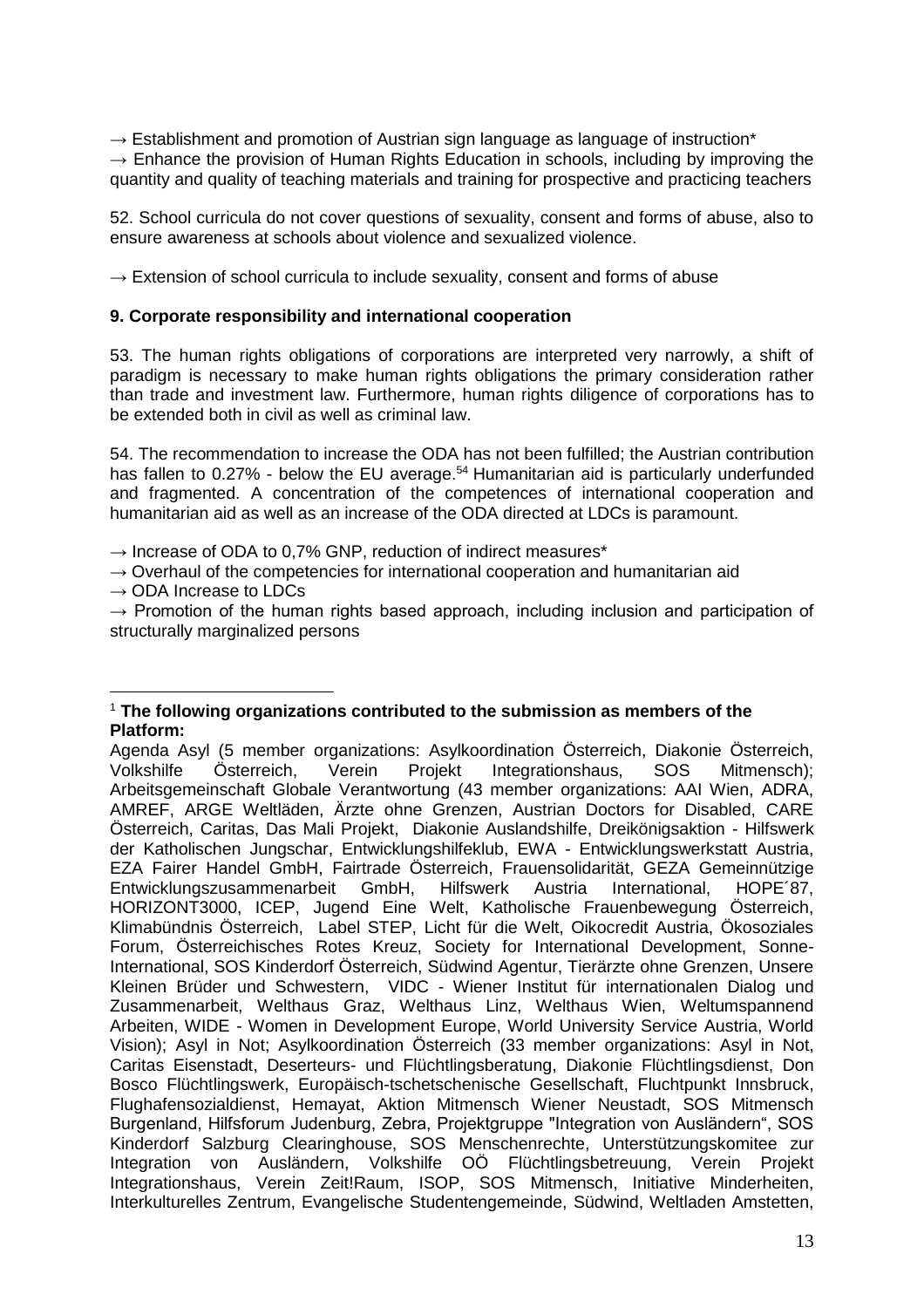-VIDC fair play, Alternative und Grüne GewerkschafterInnen, Grüne BG 10, Grüne Alternative BG 15, Aktion Kritischer SchülerInnen, Verein Maiz); Bundesarbeitskammer (BAK); [DÖW -](http://www.google.at/url?sa=t&source=web&cd=1&ved=0CBUQFjAA&url=http%3A%2F%2Fwww.doew.at%2F&ei=9aw1TL7LJ9SgOOiBxfkE&usg=AFQjCNFle6d-O5JKxYPO_AHRrADtqZ7ANw)<br>Dokumentationsarchiv des österreichischen Widerstandes: ECPAT Österreich österreichischen Widerstandes: Arbeitsgemeinschaft zum Schutz der Rechte von Kindern vor sexueller Ausbeutung (11 member organizations: [Dreikönigsaktion](http://www.ecpat.at/index.php?id=mitglieder_ecpat_oes#c22) - Hilfswerk der Katholischen Jungschar, [Missio](http://www.ecpat.at/index.php?id=mitglieder_ecpat_oes#c26)  [Austria,](http://www.ecpat.at/index.php?id=mitglieder_ecpat_oes#c26) [Jugend Eine Welt,](http://www.ecpat.at/index.php?id=mitglieder_ecpat_oes#c30) respect - [Institut für Integrativen Tourismus & Entwicklung,](http://www.ecpat.at/index.php?id=mitglieder_ecpat_oes#c23)  [Kindernothilfe Österreich, Katholische Frauenbewegung Österreichs,](http://www.ecpat.at/index.php?id=mitglieder_ecpat_oes#c28) [Ludwig Boltzmann](http://www.ecpat.at/index.php?id=mitglieder_ecpat_oes#c27)  [Institut für Menschenrechte,](http://www.ecpat.at/index.php?id=mitglieder_ecpat_oes#c27) ejö - [Burg Finstergrün,](http://www.ecpat.at/index.php?id=mitglieder_ecpat_oes#c110) [Salzburger Landesjugendbeirat,](http://www.ecpat.at/index.php?id=mitglieder_ecpat_oes#c117) [Österreichische Kinderfreunde und Rote Falken,](http://www.ecpat.at/index.php?id=mitglieder_ecpat_oes#c25) [World Vision\)](http://www.ecpat.at/index.php?id=mitglieder_ecpat_oes#c176); European Training and Research Centre for Human Rights and Democracy Graz; Helping Hands; Homosexuelle<br>Initiative (HOSI) Wien; Klagsverband zur Durchsetzung der Rechte von Initiative (HOSI) Wien; Klagsverband zur Durchsetzung der Rechte Diskriminierungsopfern (19 member organizations: BIZEPS - [Zentrum für Selbstbestimmtes](http://www.bizeps.at/)  [Leben,](http://www.bizeps.at/) dabei - [dachverband berufliche integration austria,](http://www.dabei-austria.at/) [Helping Hands Graz,](http://helpinghands.htu.tugraz.at/) [HOSI Wien,](http://www.hosiwien.at/) ISOP - [Innovative Sozialprojekte,](http://www.isop.at/) [LEFÖ,](http://www.lefoe.at/) [Ludwig Boltzmann Institut für Menschenrechte,](http://www.univie.ac.at/bim/) maiz - [Autonomes Zentrum von und für Migrantinnen,](http://www.maiz.at/) [Österreichischer Gehörlosenbund,](http://www.oeglb.at/) [Plattform Menschenrechte Salzburg,](http://www.menschenrechte-salzburg.at/) [Rechtskomitee Lambda,](http://www.rklambda.at/) Reiz - [Selbstbestimmt Leben,](http://www.reiz.at/) [Selbstbestimmt Leben Innsbruck,](http://www.selbstbestimmt-leben.net/) [Selbstbestimmt-Leben-Initiative Oberösterreich,](http://www.sli-ooe.at/) [SOMM](http://www.somm.at/) - [Selbstorganisation von und für Migrantinnen und Musliminnen,](http://www.somm.at/) SOPHIE - [Bildungsraum für](http://de.sophie.or.at/)  [Prostituierte,](http://de.sophie.or.at/) TransX - [Verein für TransGender Personen,](http://transx.transgender.at/) [Verein österreichischer](http://www.juristinnen.at/)  [Juristinnen,](http://www.juristinnen.at/) ZARA - [Zivilcourage und Anti-Rassismus-Arbeit\)](http://www.zara.or.at/); LEFÖ - Beratung, Bildung und Begleitung für Migrantinnen; Licht für die Welt; Netzwerk Kinderrechte (33 member organizations: 9 Österreichische Kinder- und Jugendanwaltschaften, Österreichische Bundesjugendvertretung, Kinderfreunde/Rote Falken, Katholische Jungschar Österreichs, Kinderbüro Steiermark, Akzente Salzburg, Pfadfinder und Pfadfinderinnen Österreichs, SOS-Kinderdorf Österreich, Ludwig Boltzmann Institut für Menschenrechte, Kuratorium Kinderstimme, Österreichisches Komitee für UNICEF, Pro Juventute, Asylkoordination Österreich, Fice Austria/Kinderrechtebüro Österreich, Welt der Kinder, Österreichische Gesellschaft für Kinder- und Jugendheilkunde, KiB Children Care, Österreichische Gesellschaft für Kinder- und Jugendpsychiatrie, Österreichische Liga für Kinder- und Jugendgesundheit, Österreichischer Kinderschutzbund/Verein für gewaltlose Erziehung, ECPAT Österreich, Don Bosco Flüchtlingswerk Austria, Verein wienXtra, Österreichisches Institut für Kinderrechte & Elternbildung, boJA - Bundesweites Netzwerk Offene Jungendarbeit); NGO-CEDAW-Komitee (9 partner organizations: Verein autonome österreichische Frauenhäuser, Interventionsstelle gegen Gewalt in der Familie, Verein Österreichischer Juristinnen, LEFÖ, International Alliance of Women, ÖPA - Österreichische Plattform für Alleinerziehende, Europäische Frauenunion, Ludwig Boltzmann Institut für Menschenrechte, WIDE - Women in Development Europe) Österreichische Arbeitsgemeinschaft für Rehabilitation (78 member organizations: Allgemeine Unfallversicherungsanstalt, Ambulatorium Sonnenschein, ASSIST, assista Soziale Dienste GmbH, Balance, Bandgesellschaft, BBRZ Reha GmbH - BBRZ Österreich, Behinderten-Förderungsverein Neusiedl am See, Behindertenhilfe Bezirk Korneuburg, Behindertenhilfe Klosterneuburg, Behindertenintegration Ternitz Gemeinnützige GmbH, Caritas Österreich, CBMF - Club behinderter Menschen und ihrer Freunde, Club Handikap, dachverband berufliche integrationaustria, debra-austria, design for all - Zentrum für barrierefreie Lebensräume, Diakonie Österreich, Die Steirische Behindertenhilfe, Elternselbsthilfe sehgeschädigter Kinder Österreich, Förderverein Odilien, Gesellschaft für ganzheitliche Förderung und Therapie NÖ GmbH, Gewerkschaft der Post- und Fernmeldebediensteten, Grete Rehor-Hilfsfonds für behinderte Menschen, Hilf selbst mit, Hilfsgemeinschaft der Blinden und Sehschwachen Österreichs, HPE-Österreich, Initiativ für behinderte Kinder und Jugendliche, Institut für Sozialdienste Vorarlberg, Institut für Soziales Design, Jugend am Werk, Kriegsopfer- und Behindertenverband, Lebenshilfe Österreich, Multiple Sklerose Gesellschaft Wien, Musische Arbeitsgemeinschaft, OÖZIV - Oberösterreichischer Zivil-Invalidenverband, Österreichische Multiple Sklerose Gesellschaft, Österreichische Autistenhilfe, Österreichische Blindenwohlfahrt, Österreichische Gesellschaft für Muskelkranke, Österreichische Hämophilie-Gesellschaft, Österreichische Vereinigung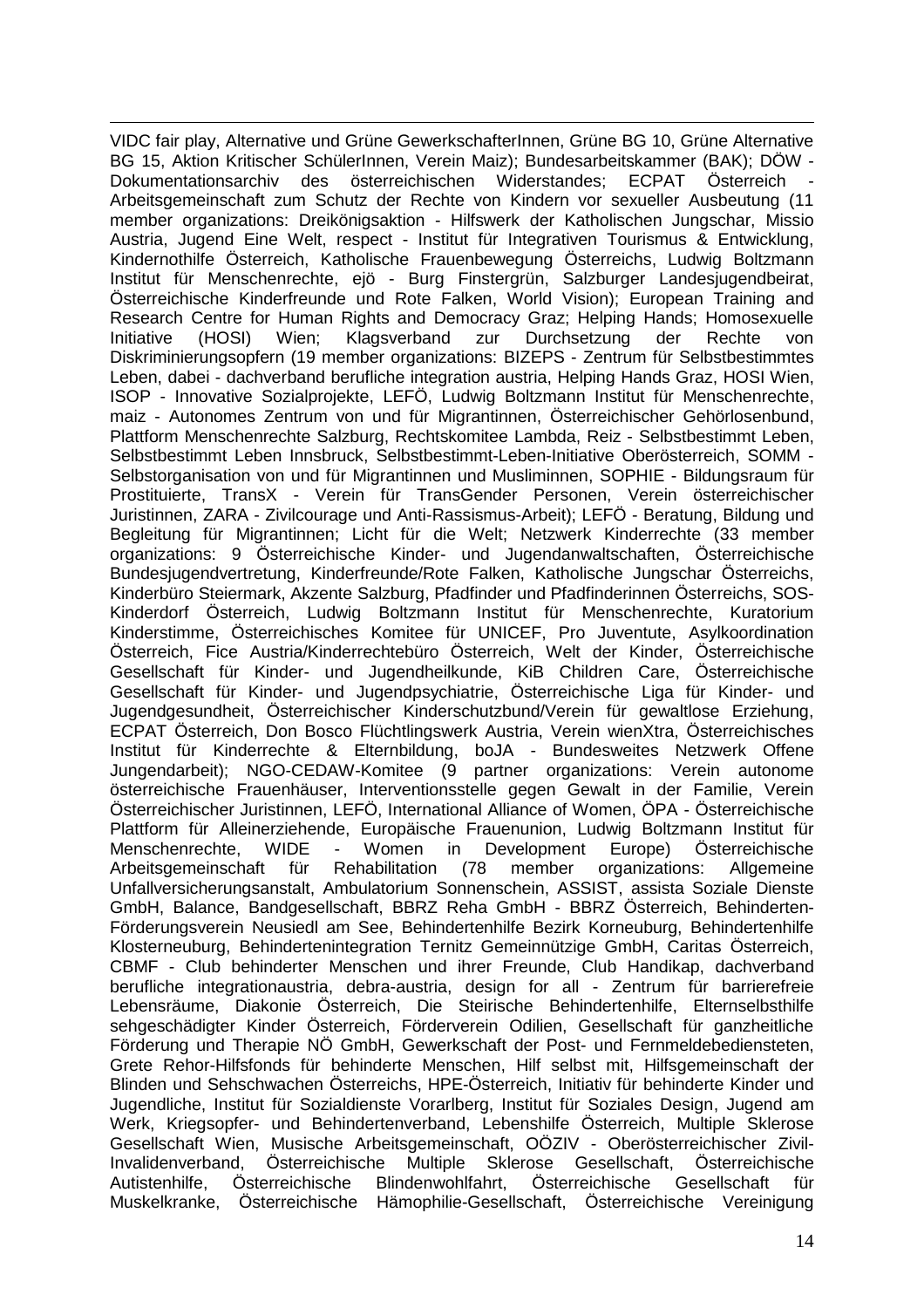-Morbus Bechterew, Österreichischer Behindertensportverband, Österreichischer Blindenund Sehbehindertenverband, Österreichischer Gehörlosenbund, Österreichischer Schwerhörigenbund, Österreichischer Verband für Spastiker-Eingliederung, Österreichisches Hilfswerk, Österreichisches Hilfswerk für Taubblinde und hochgradig Hör- und Sehbehinderte, ÖZIV - Österreichischer Zivil-Invalidenverband, Physio Austria, PlatO - Plattform anthroposophischer therapeutischer Organisationen in Österreich, pro mente austria, pro mente Wien, RollOn Tirol, Selbsthilfegruppe Down Syndrom, Seraphisches Liebeswerk der Kapuziner, SOB 31 Verein zur Förderung kultureller Aktivitäten von Menschen mit Behinderung, Sozialtherapeutikum Eggersdorf, Sprachrohr für Menschen in anthroposophisch orientierten Lebens- und Werkstätten, Steirische Vereinigung für Menschen mit Behinderung, Therapiezentrum für halbseitig Gelähmte, UNIABILITY - Arbeitsgemeinschaft zur Gleichstellung von Menschen mit Behinderungen und chronischen Erkrankungen an Österreichs Universitäten und Hochschulen, Verband aller Körperbehinderten Österreichs, Verband der Querschnittgelähmten Österreichs, Verein der Ganzheitsmedizin für Menschen mit und ohne Behinderung, Verein für berufliche Ausbildung und soziale Integration, Verein KoMiT, Vereinigung zugunsten körper- und mehrfachbehinderter Kinder und Jugendlicher, VertretungsNetz, Wien Work - Integrative Betriebe und AusbildungsgmbH, Wiener Hilfswerk); Österreichischer Gehörlosenbund; Österreichische Liga für Menschenrechte; Österreichisches Volksgruppenzentrum (8 member organizations: Artikel-VII-Kulturverein für Steiermark - Pavelhaus / Kulturno društvo člen 7 za avstrijsko Štajersko - Pavlova hiša, Minderheitsrat der tschechischen und slowakischen Volksgruppe in Österreich / Menšinová rada české a slovenské větve v Rakousko, Österreichisch-Slowakischer Kulturverein / Rakúsko-slovensky kultúrny spolok, Burgenländisch-Ungarischer Kulturverein / Burgenlandi Magyar Kultúregyesület, Verein Roma, Kulturverein österreichischer Roma, Kroatischer Kulturverein in Burgenland / Hrvatsko kulturno društvo u Gradišću, Rat der Kärntner Slowenen / Narodni svet koroških Slovencev); ÖZIV - Österreichischer Zivil-Invalidenverband; Rechtskomitee Lambda; WIDE - Netzwerk Women in Development Europe (18 member organizations); ZARA - Zivilcourage und Anti-Rassismus-Arbeit

#### **The following organizations support the submission:**

Amnesty International Austria; ARGE Evangelischer Gefängnisseelsorger; ARGE Katholischer Gefängnisseelsorger; Armutskonferenz (33 member organizations: Aktionsgemeinschaft der autonomen österreichischen Frauenhäuser, Anton Proksch Institut, Arbeiter Samariter Bund Österreich, ARGE MigrantInnenberatung Österreich, ASB Schuldnerberatungen GmbH, Bundesarbeitsgemeinschaft Wohnungslosenhilfe, Bundesdachverband für Soziale Unternehmen, Caritas Österreich, Dachverband Berufliche Integration, Diakonie Österreich, Europäisches Zentrum für Wohlfahrtspolitik und Sozialforschung, Evangelische Akademie Wien, Forum Kirche und Arbeitswelt, Die Heilsarmee, Katholische Aktion der Erzdiözese Wien, Katholischer Familienverband Österreichs, Katholische Frauenbewegung Österreichs, Katholische Sozialakademie Österreich, Kolping Österreich, Netzwerk Österreichischer Frauen- und Mädchenberatungsstellen, Neustart, Österreichische HochschülerInnenschaft, Österreichische Plattform für Alleinerziehende, Österreichischer Berufsverband der SozialarbeiterInnen, Österreichischer Gewerkschaftsbund/Frauenabteilung, Österreichischer Verein für Drogenfachleute, promente austria, SOS Mitmensch, St. Virgil Salzburg - Bildungs- und Konferenzzentrum, Telefonseelsorge, VertretungsNetz - Sachwalterschaft, Patientenanwaltschaft und Bewohnervertretung, Volkshilfe Österreich, Wiener Hilfswerk); Austrian Federal Association of Autonomous Rape Counselling Centres; BIZEPS - Zentrum für Selbstbestimmtes Leben; Bruno Kreisky Stiftung für Verdienste um die Menschenrechte; ESRA - Psychosoziales Zentrum. Zentrum für psychosoziale, sozialtherapeutische und soziokulturelle Integration. Ambulanz für Spätfolgen und Erkrankungen des Holocaust- und Migrations-Syndroms; FIAN Österreich; Forum Informationsfreiheit ; GrüZe -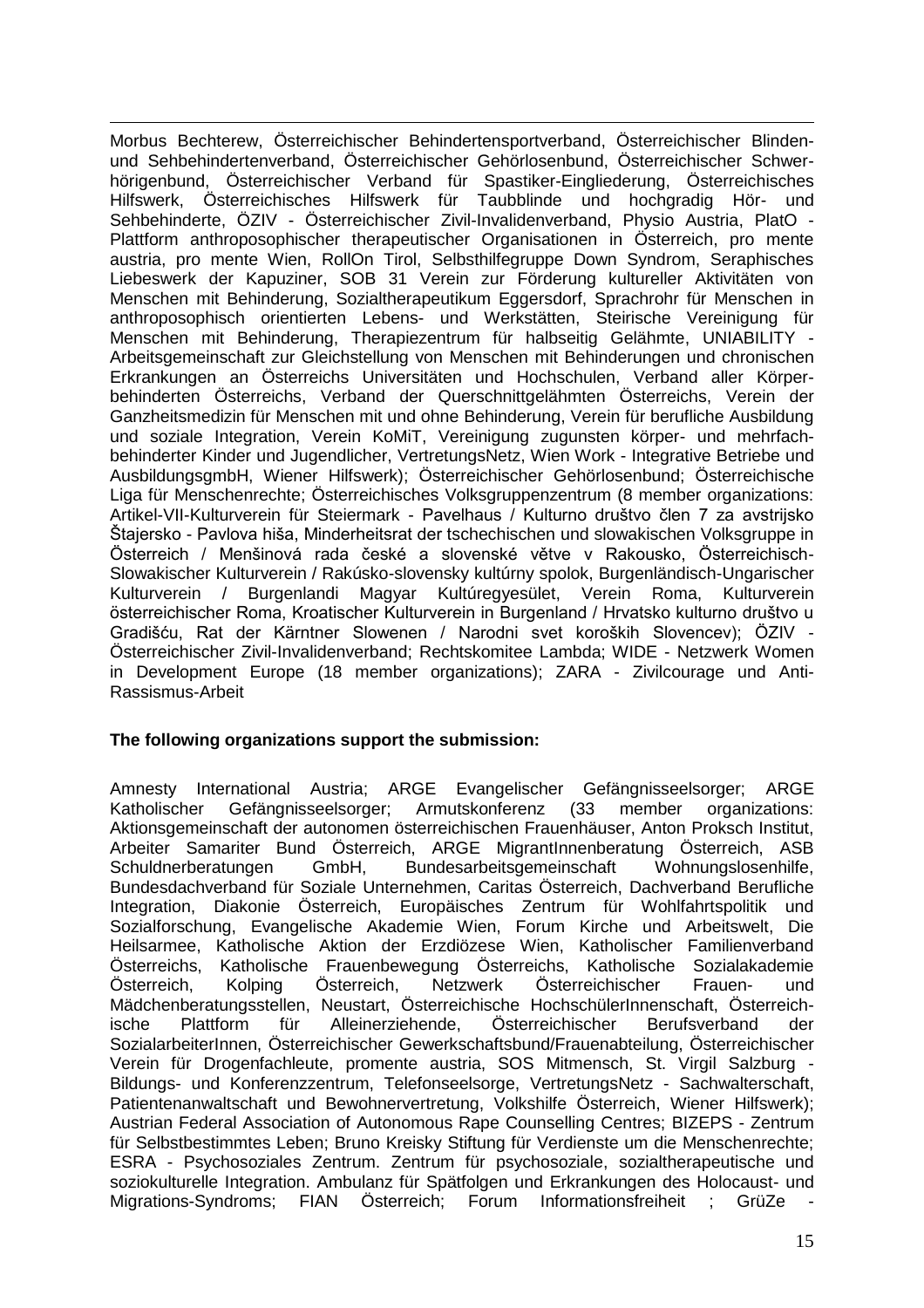-GründerInnenzentrum für Menschen mit Handicap; Hemayat - Betreuungszentrum für Folterund Kriegsüberlebende; Integration Tirol; Interventionsstelle gegen Gewalt in der Familie; Land der Menschen Oberösterreich; Lebenshilfe Österreich; Ludwig Boltzmann Institut für Menschenrechte; Netzwerk Soziale Verantwortung (29 member organizations: [Amnesty](http://www.amnesty.at/)  [International Österreich,](http://www.amnesty.at/) [Betriebsrat der Generali VIS Informatik GmbH,](http://www.generali.at/) [Betriebsrat des](http://www.ait.ac.at/about/about_aufsichtsrat_de.html)  [Austrian Institute of Technology AIT,](http://www.ait.ac.at/about/about_aufsichtsrat_de.html) Dreikönigsaktion - Hilfswerk der Katholischen Jungschar, [fairea,](http://www.fairea.eu/) [Katholische Jugend Österreichs,](http://katholische-jugend.at/) [Frauensolidarität,](http://www.frauensolidaritaet.org/) [GEZA Gemeinnützige](http://www.geza.at/)  [Entwicklungszusammenarbeit GmbH,](http://www.geza.at/) [Gewerkschaft der Chemiearbeiter,](http://www1.oegb.at/chemie/) [Gewerkschaft der](http://www.gpa-djp.at/)  [Privatangestellten, Druck, Journalismus, Papier,](http://www.gpa-djp.at/) [Gewerkschaft Metall-Textil-Nahrung,](http://www.gmtn.at/) [Gewerkschaft vida,](http://www.vida.at/) Globale Verantwortung - [Arbeitsgemeinschaft für Entwicklung und](http://www.globaleverantwortung.at/start.asp?ID=222716&b=1075)  [Humanitäre Hilfe,](http://www.globaleverantwortung.at/start.asp?ID=222716&b=1075) [Greenpeace CEE,](http://www.greenpeace.at/) [HORIZONT3000,](http://www.horizont3000.at/) ksoe - [Katholische Sozialakademie](http://www.ksoe.at/)  [Österreichs,](http://www.ksoe.at/) [Ludwig Boltzmann Institut für Menschenrechte,](http://www.univie.ac.at/bim/) [Mobilkom Austria](http://members.a1.net/fsg_mobilkom/)  [Personalvertretung,](http://members.a1.net/fsg_mobilkom/) [ÖKOBÜRO,](http://www.oekobuero.at/) [Österreichische Liga für Menschenrechte,](http://www.liga.or.at/) [Österreichischer](http://www.oegb.at/)  [Gewerkschaftsbund,](http://www.oegb.at/) ÖZIV - [Österreichischer Zivil-Invalidenverband,](http://www.oeziv.at/) [Sozialökonomische](http://www.sfs-research.at/)  [Forschungsstelle -](http://www.sfs-research.at/) SFS, [Südwind Agentur,](http://www.oneworld.at/swagentur/start.asp) [The World of NGOs,](http://www.ngo.at/) [Verbraucherrat am](http://www.verbraucherrat.at/)  [Österreichischen Normungsinstitut,](http://www.verbraucherrat.at/) [Volkshilfe Wien,](http://de.sophie.or.at/) [World Vision Österreich,](http://www.worldvision.at/) [ZARA -](http://www.zara.or.at/)<br>Zivilcourage und Anti-Rassismus-Arbeit): Neustart: Österreichischer Frauenring: Anti-Rassismus-Arbeit); Neustartier<br>ChechülerInnenschaft: ÖPA Österreichische HochschülerInnenschaft; ÖPA - Österreichische Plattform für Alleinerziehende; Österreichisches Rotes Kreuz; Plattform Menschenrechte Salzburg; Sex Workers Forum, iBUS – Information and Support for Sex Workers in Innsbruck, Association PiA Salzburg, IKF - Institute of Conflict Research, LEFÖ - Counselling, education and accompaniment for migrant women, Platform 20000 Women, Women's Service Graz; SOS - Menschenrechte Österreich; SOS Mitmensch; Soziale Gerichtshilfe; Verein Aktive Arbeitslose; Verein Projekt Integrationshaus; Verein Österreichischer Juristinnen; VertretungsNetz; VIDC - Vienna Institute for International Dialogue and Cooperation.

<sup>2</sup> Compare, Manfried Welan, Wiener Zeitung, 18. August 2014.

<sup>3</sup> UPR Recommendation 93.04.

- **\* Recommendations marked with an asterisk (\*) were also suggested in 2011.**
- <sup>4</sup> Federal Law Gazette I Nr. 4/2011.
- <sup>5</sup> § 312a Criminal Code; UPR Recommendation 92.3.

<sup>6</sup> § 312b Criminal Code.

<sup>7</sup> Effective July 2015.

<sup>8</sup> Protection against violence for persons with disabilities.

<sup>9</sup> Monitoring CRPD, see also CRPD Committee CRPD/C/AUT/CO/1, para 53.

- <sup>10</sup> Compare pertinent recommendations by the CRC, CESCR, CRPD Committees.
- <sup>11</sup> Every effort is made to refer to the UPR recommendations.
- <sup>12</sup> UPR Recommendations 89.40-42.

<sup>13</sup> Compare Federal Government Work Plan, see further the UPR Recommendations 93.20 & 93.21.

- <sup>14</sup> Compare: Standards of Public Participation [www.partizipation.at.](http://www.partizipation.at/)
- <sup>15</sup> UPR Recommendations 89.35-36.
- <sup>16</sup> Compare UPR Joint Submission 2011.
- <sup>17</sup> UPR Recommendations 88.50.53.
- <sup>18</sup> UPR Recommendations 92.43.
- <sup>19</sup> Compare Concluding Observations CEDAW Committee.
- <sup>20</sup> See income transparency based on Equal Treatment Act, UPR Recommendation 88.79.
- <sup>21</sup> UPR Recommendation 92.27.
- <sup>22</sup> UPR Recommendation 93.12, 92.67, 92.88.
- <sup>23</sup> UPR Recommendations 92.18, 92.87, 92.96, 92.97, 93.54, 93.54.